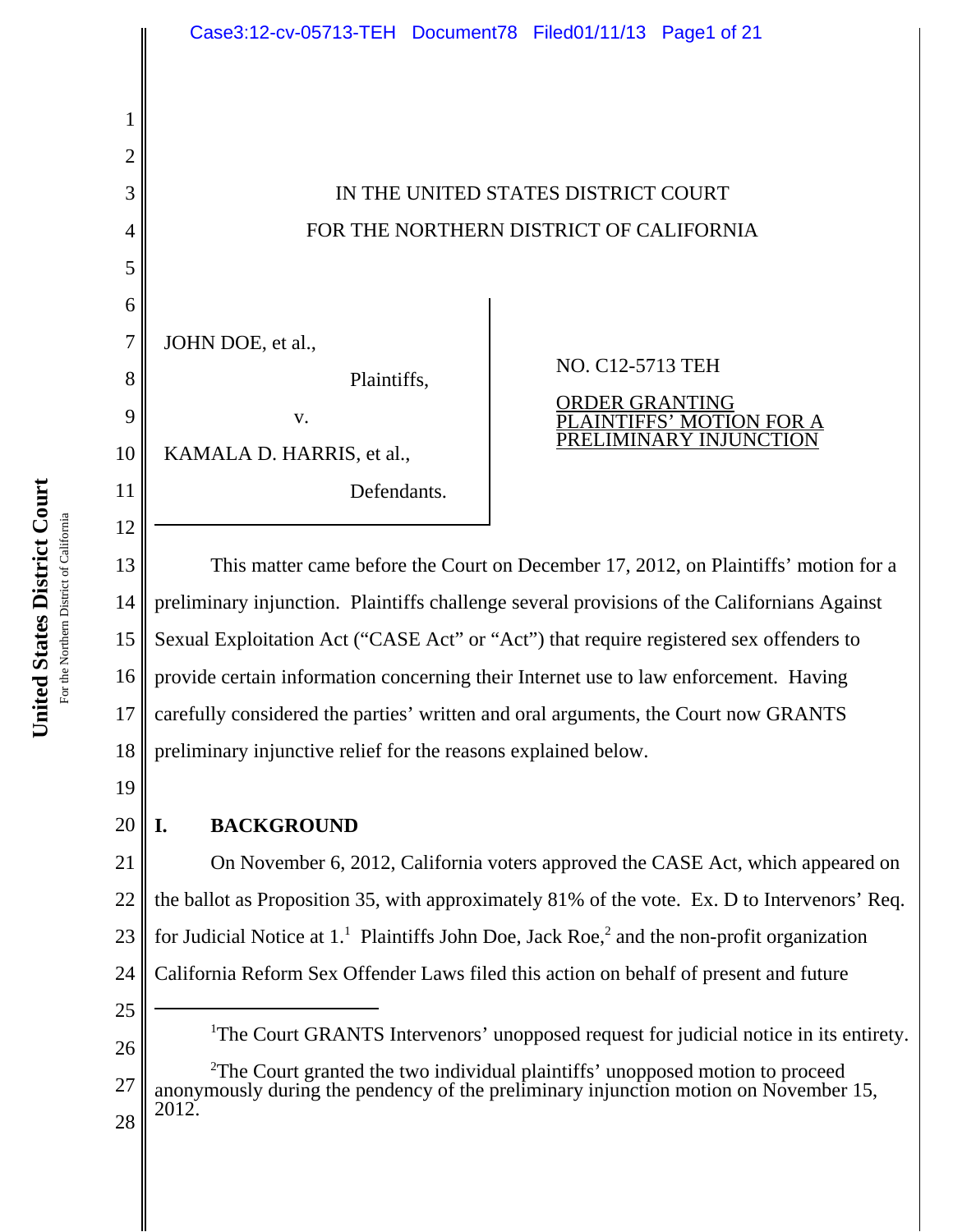### Case3:12-cv-05713-TEH Document78 Filed01/11/13 Page2 of 21

1 2 3 4 5 6 7 8 9 10 11 12 13 14 15 16 17 18 19 20 21 22 23 24 25 26 27 <sup>3</sup>California has over 75,000 registrants, excluding those who are incarcerated and those who have been deported. Cal. Dep't of Justice, *Cal. Sex Registrant Statistics* (Jan. 10, California sex offender registrants the following day, when the Act was to take effect.<sup>3</sup> See Cal. Const. art. II, § 10(a). They contend that California Penal Code sections 290.014(b) and 290.015(a)(4)-(6), as enacted by the CASE Act, violate Plaintiffs' First Amendment rights to free speech and free association. They further contend that the provisions are void for vagueness under the Fourteenth Amendment. California's sex offender registration program is governed by California Penal Code section 290 *et seq.* The CASE Act added the following items to the list of information registrants must provide "upon release from incarceration, placement, commitment, or release on probation": (4) A list of any and all Internet identifiers established or used by the person. (5) A list of any and all Internet service providers used by the person. (6) A statement in writing, signed by the person, acknowledging that the person is required to register and update the information in paragraphs (4) and (5), as required by this chapter. Cal. Penal Code § 290.015(a). In addition, items (4) and (5) must be reported as part of the annual registration process. *Id.* § 290.012(a). The Act defines "Internet service provider" as "a business, organization, or other entity providing a computer and communications facility directly to consumers through which a person may obtain access to the Internet," except for any "business, organization, or other entity that provides only telecommunications services, cable services, or video services, or any system operated or services offered by a library or educational institution." *Id.* § 290.024(a). "Internet identifier" is defined as "an electronic mail address, user name, screen name, or similar identifier used for the purpose of Internet forum discussions, Internet chat room discussions, instant messaging, social networking, or similar Internet communication." *Id.* § 290.024(b).

28

2013), http://www.meganslaw.ca.gov/statistics.aspx?lang=ENGLISH.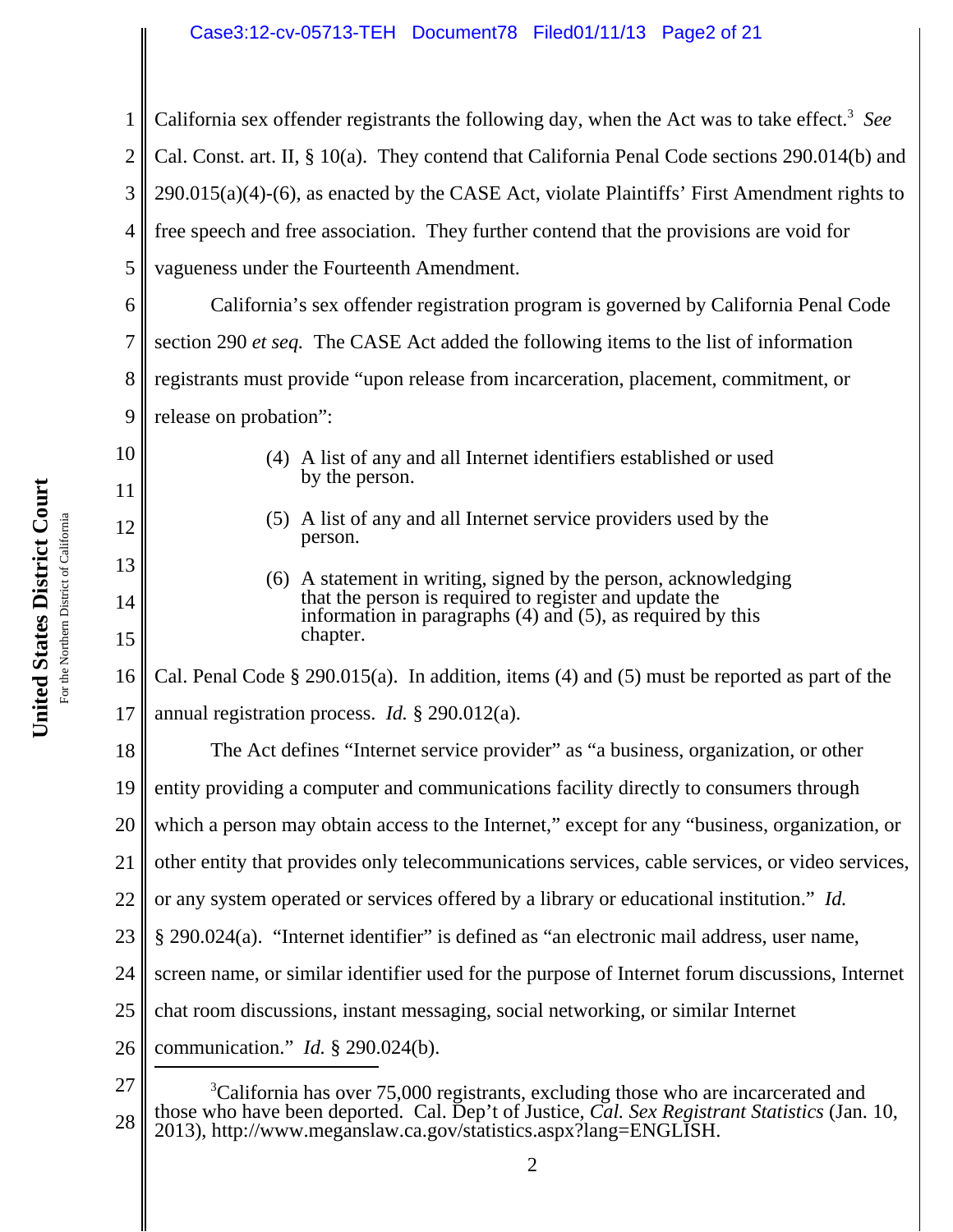The CASE Act also added a provision that requires registrants to notify law enforcement within 24 hours of any changes in the Internet information subject to registration:

> If any person who is required to register pursuant to the Act adds or changes his or her account with an Internet service provider or adds or changes an Internet identifier, the person shall send written notice of the addition or change to the law enforcement agency or agencies with which he or she is currently registered within 24 hours. The law enforcement agency or agencies shall make this information available to the Department of Justice.

7 8 9 10 11 12 13 14 15 16 17 18 19 20 *Id.* § 290.014(b). This section further requires all registrants to "immediately provide" the required information to law enforcement upon the effective date of the Act. *Id.* Following a telephonic hearing, the Court granted Plaintiffs' motion for a temporary restraining order ("TRO") on November 7, 2012, and enjoined "Defendant Kamala Harris and her officers, agents, servants, employees, and attorneys, and those persons in active concert or participation with her . . . from implementing or enforcing California Penal Code sections 290.014(b) and 290.015(a)(4)-(6), as enacted by Proposition 35, or from otherwise requiring registrants to provide identifying information about their online speech to the government." Nov. 7, 2012 Order at 3. Pursuant to the parties' agreement, the Court explicitly applied this order "to all California state and local law enforcement officers and to all members of the putative class, i.e., to all persons who are required to register under California Penal Code section 290, including those whose duty to register arises after the date of this order." *Id.*

21 22 23 24 25 26 27 28 On November 14, 2012, the Court entered a stipulation and order deleting the application of the TRO to "all California state and local law enforcement officers," but providing that "the California Department of Justice and local law enforcement will not require registrants to submit the information covered by the TRO so long as the TRO remains in effect." Nov. 14, 2012 Stip. & Order ¶ 3. The parties further agreed that the TRO would remain in effect "until the Court issues its ruling on Plaintiffs' Motion for a Preliminary Injunction or January 11, 2013, whichever occurs first," *id.* ¶ 4, and that "any preliminary injunctive relief granted by the Court will apply both to the named Plaintiffs and to all

1

2

3

4

5

6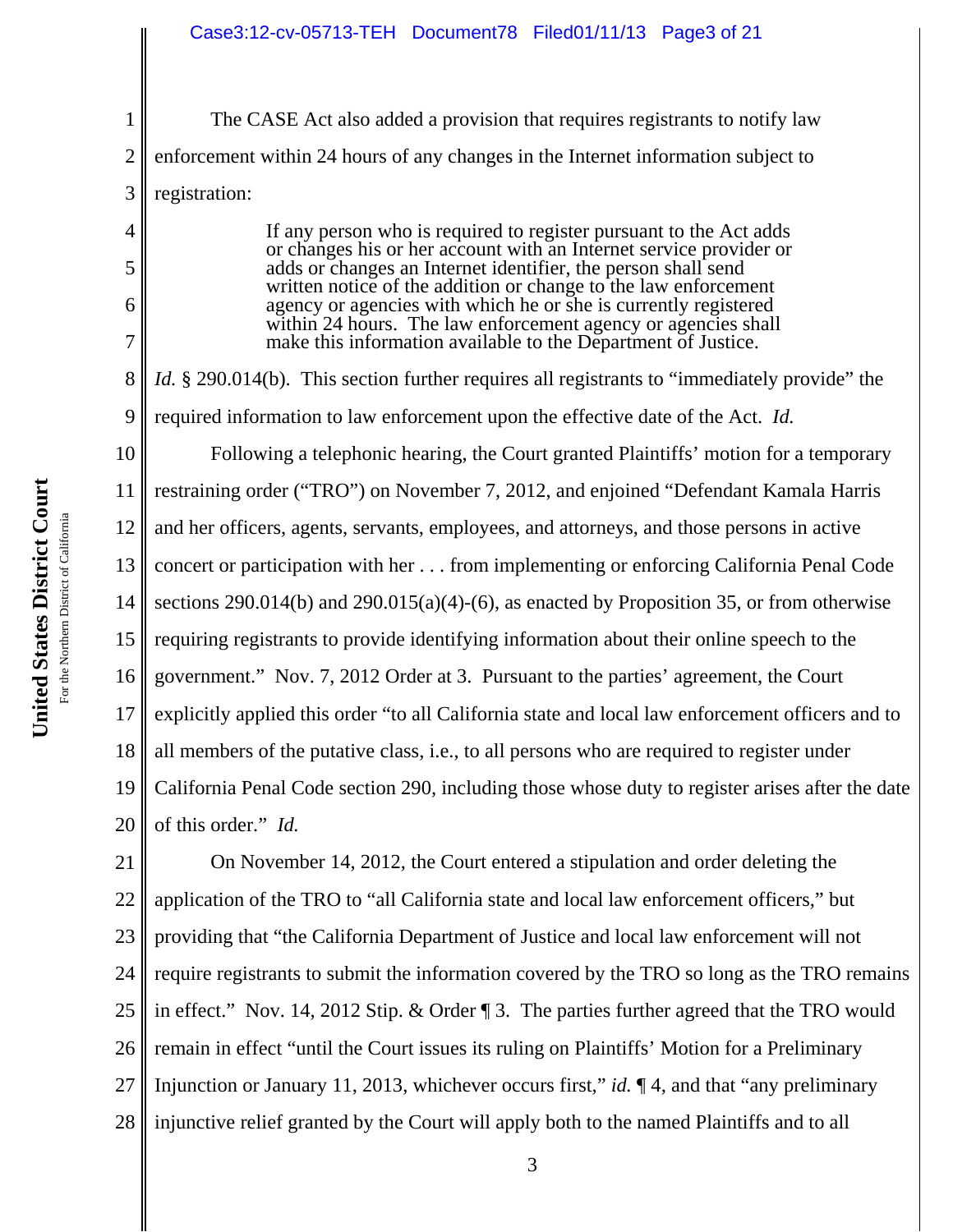1 2 3 4 5 persons who are required to register under California Penal Code § 290, including those whose duty to register arises during the pendency of the TRO and any preliminary injunctive relief," *id.* ¶ 2. In addition, the parties agreed that this matter would be litigated as a facial challenge unless and until Plaintiffs provide the Attorney General with at least 45 days notice that they intend to raise an as-applied challenge. *Id.* ¶ 6.

6 7 8 9 Chris Kelly and Daphne Phung, the proponents of Proposition 35, moved to intervene on November 12, 2012. Although the Court did not grant the motion to intervene until January 10, 2013, Intervenors filed a written opposition and addressed the Court at oral argument. Thus, they were fully heard on Plaintiffs' motion for a preliminary injunction.

## **II. LEGAL STANDARD**

12 13 14 15 16 17 18 To obtain a preliminary injunction, Plaintiffs must establish that: (1) they are likely to succeed on the merits; (2) they are likely to suffer irreparable harm in the absence of the preliminary injunction; (3) the balance of equities tips in their favor; and (4) the issuance of the preliminary injunction is in the public interest. *Winter v. Natural Res. Def. Council*, *Inc*., 555 U.S. 7, 20 (2008). A stronger showing on one of these four elements may offset a weaker showing on another, but the movant must nonetheless "make a showing on all four prongs." *Alliance for the Wild Rockies v. Cottrell*, 632 F.3d 1127, 1134-35 (9th Cir. 2011).

19

10

11

#### 20 **III. DISCUSSION**

21

## **A. Likelihood of Success on the Merits**

22 23 24 25 The Court first considers Plaintiffs' likelihood of success on the merits. Because the Court finds Plaintiffs likely to succeed on their First Amendment speech claim for the reasons discussed below, it does not address whether Plaintiffs are likely to succeed on any of their remaining claims.

26

## **1. First Amendment Legal Principles**

27 28 This case concerns the First Amendment's protection of the right to speak anonymously online. *See In re Anonymous Online Speakers*, 661 F.3d 1168, 1173 (9th Cir.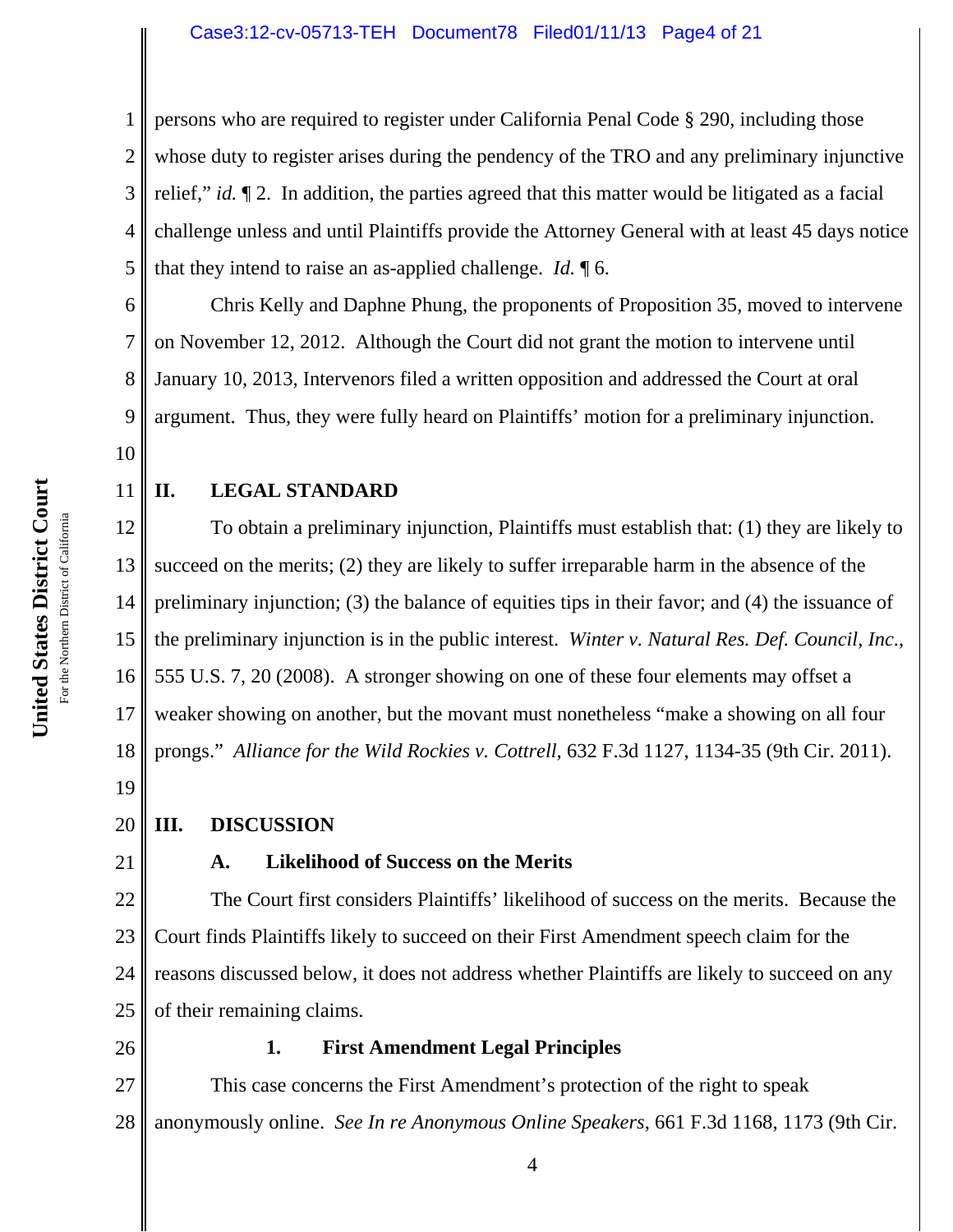1 2 3 4 5 6 7 8 9 10 11 2011). It is undisputed that speech by sex offenders who have completed their terms of probation or parole enjoys the full protection of the First Amendment. Rep. Tr. at 21:11-15 (Plaintiffs), 51:4-10 (government), 51:23-24 (Intervenors); *see also Simon & Schuster*, *Inc. v. Members of N.Y. State Crime Victims Bd.*, 502 U.S. 105 (1991) (striking down New York law that sought to interfere with criminals' profiting from works describing their crimes). The provisions at issue here are not outright bans on anonymous online speech, but they may still violate the First Amendment if they impermissibly burden such speech: "[T]he distinction between laws burdening and laws banning speech is but a matter of degree .... Lawmakers may no more silence unwanted speech by burdening its utterance than by censoring its content." *Sorrell v. IMS Health Inc.*, 131 S. Ct. 2653, 2664 (2011) (internal quotation marks and citation omitted).4

12 13 14 15 16 Plaintiffs here challenge the CASE Act as facially overbroad. Although Plaintiffs bear the burden of demonstrating a likelihood of success on the merits under the preliminary injunction standard, the government ultimately "bears the burden of proving the constitutionality of its actions" whenever it seeks to restrict speech. *United States v. Playboy Entm't Grp*., *Inc.*, 529 U.S. 803, 816 (2000).

17 18 19 20 21 22 23 24 25 To succeed on a facial overbreadth challenge under the First Amendment, a plaintiff must demonstrate either "that no set of circumstances exists under which [the statute] would be valid," or that "a substantial number of [the statute's] applications are unconstitutional, judged in relation to the statute's plainly legitimate sweep." *United States v. Stevens*, 130 S. Ct. 1577, 1587 (2010) (internal quotation marks and citations omitted). The Court's inquiry is not limited to the application of the challenged provisions to the particular plaintiffs before it, as "[l]itigants . . . are permitted to challenge a statute not because their own rights of free expression are violated, but because of a judicial prediction or assumption that the statute's very existence may cause others not before the court to refrain from constitutionally

26

27 28 <sup>4</sup>That the challenged provisions were enacted by voter initiative does not alter the constitutional analysis. "The voters may no more violate the United States Constitution by enacting a ballot issue than the general assembly may by enacting legislation." *Buckley v. Am. Constitutional Law Found*., *Inc.*, 525 U.S. 182, 194 (1999) (internal quotation marks and citation omitted).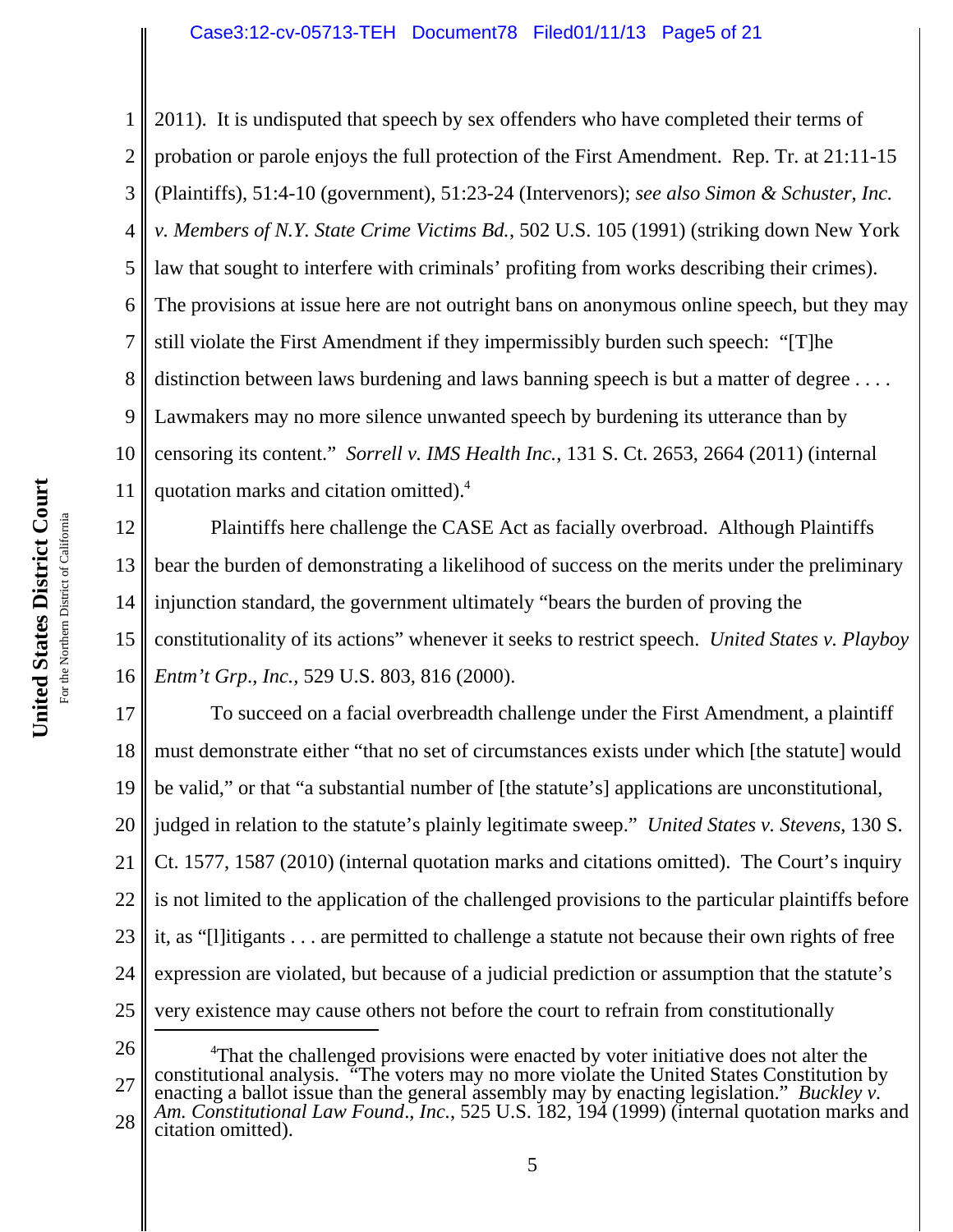#### Case3:12-cv-05713-TEH Document78 Filed01/11/13 Page6 of 21

protected speech or expression." *Broadrick v. Oklahoma*, 413 U.S. 601, 612 (1973).

However, "the mere fact that one can conceive of some impermissible applications of a statute is not sufficient to render it susceptible to an overbreadth challenge." *Members of the City Council of L.A. v. Taxpayers for Vincent*, 466 U.S. 789, 800 (1984).

5 6 7 8 9 10 11 12 13 14 15 16 Plaintiffs urge the Court to subject the challenged provisions to strict scrutiny because they discriminate against registrants as a class of speakers. However, strict scrutiny is only required where "speaker-based laws . . . reflect the government's preference for the substance of what the favored speakers have to say (or aversion to what the disfavored speakers have to say)." *Turner Broad. Sys*., *Inc. v. FCC*, 512 U.S. 622, 658 (1994). Here, the Act reflects no such preference and operates without regard to the message that any registrant's speech conveys. The challenged provisions are therefore content-neutral, and intermediate scrutiny applies. *Id.* at 662; *see also Doe v. Shurtleff*, 628 F.3d 1217, 1223 (10th Cir. 2010) (applying intermediate scrutiny to Utah reporting requirement that said "nothing about the ideas or opinions that [registrants] may or may not express, anonymously or otherwise" and were not "aimed at suppressing the expression of unpopular views" (internal quotation marks, alteration, and citation omitted)).

17 18 19 20 21 22 23 24 25 26 27 Under intermediate scrutiny, a law must "'be narrowly tailored to serve the government's legitimate, content-neutral interests.'" *Comite de Jornaleros de Redondo Beach v. City of Redondo Beach*, 657 F.3d 936, 947 (9th Cir. 2011) (en banc), *cert. denied*, 132 S. Ct. 1566 (2012) (quoting *Ward v. Rock Against Racism*, 491 U.S. 781, 798 (1989)). "To satisfy this standard, the law need not be the least speech-restrictive means of advancing the Government's interests"; the test is whether "the means chosen . . . burden substantially more speech than is necessary to further the government's legitimate interests." *Turner*, 512 U.S. at 662 (internal quotation marks and citation omitted). The "essence of narrow tailoring" is to "focus[] on the source of the evils the [government] seeks to eliminate . . . and eliminate[] them without at the same time banning or significantly restricting a substantial quantity of speech that does not create the same evils." *Ward*, 491 U.S. at 799 n.7.

28

1

2

3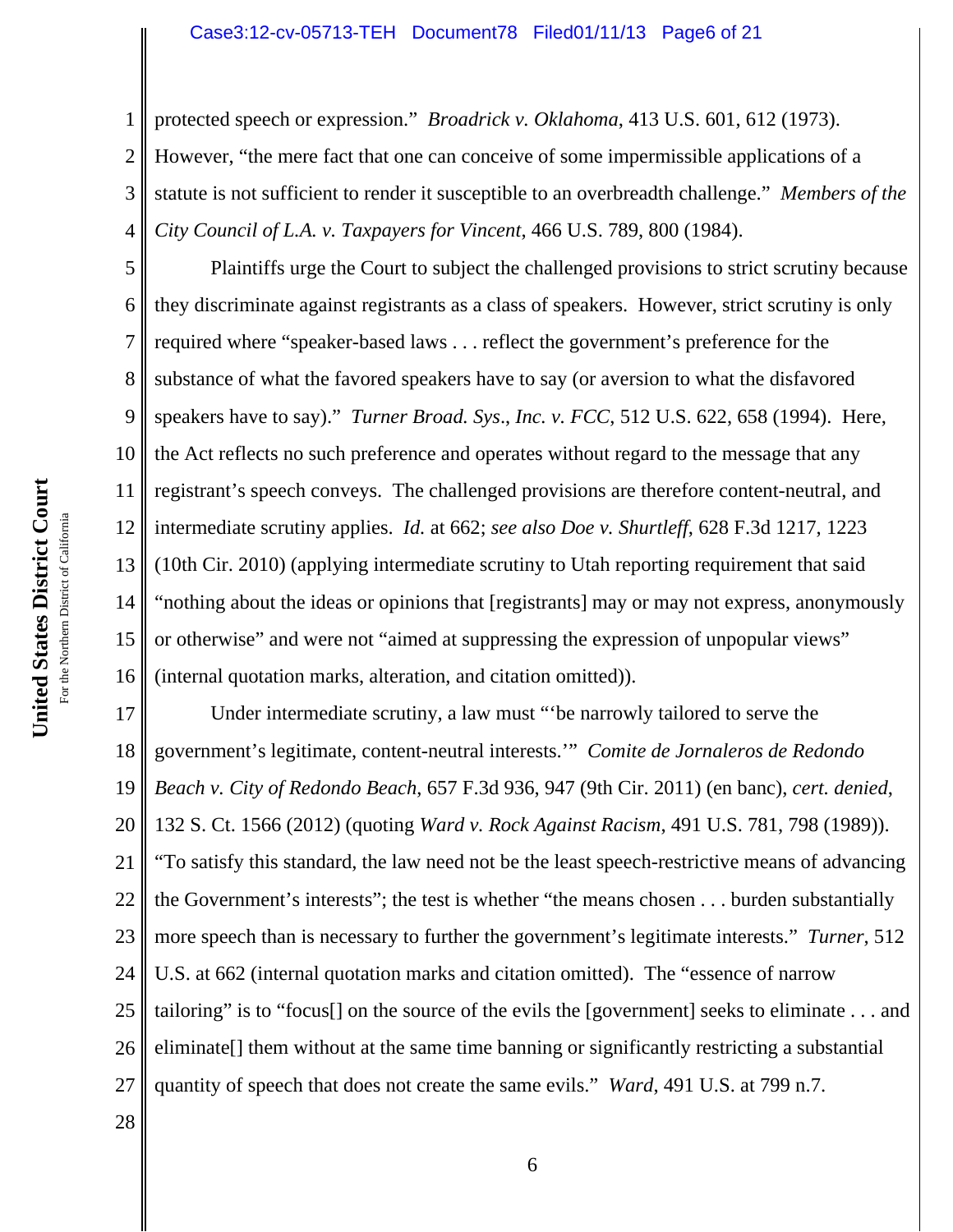#### **2. Construing the Statute**

2 3 4 5 6 7 8 9 10 11 12 13 14 Before determining whether a challenged provision violates the First Amendment, a court must first construe the provision; "it is impossible to determine whether a statute reaches too far without first knowing what the statute covers." *United States v. Williams*, 553 U.S. 285, 293 (2008). In doing so, the Court must consider the government's "own implementation and interpretation," but it is "not required to insert missing terms into the statute or adopt an interpretation precluded by the plain language of the ordinance." *Comite*, 657 F.3d at 946 (internal quotation marks and citations omitted). Instead, the court may impose a limiting construction only if a provision is, on its face, "readily susceptible" to such a construction. *Reno v. ACLU*, 521 U.S. 844, 884 (1997) (internal quotation marks and citation omitted). Applying these principles to this case, the Court finds that the reporting requirements for "Internet service providers" and "Internet identifiers" are readily susceptible to the narrowing constructions discussed at oral argument and advanced by the government.<sup>5</sup>

### **a. "Internet service provider"**

16 17 18 19 20 21 The CASE Act defines "Internet service provider" as a "business, organization, or other entity providing a computer and communications facility directly to consumers through which a person may obtain access to the Internet," excluding any "business, organization, or other entity that provides only telecommunications services, cable services, or video services, or any system operated or services offered by a library or educational institution." Cal. Penal Code § 290.024(a). Pursuant to § 290.015(a)(5), a person subject to the reporting

15

1

<sup>22</sup> 23 24 25 26 27 28 <sup>5</sup>The government and Intervenors also suggest that, in construing the reporting requirements, the Court may look to the federal standards for state sex offender registry and notification systems developed under the Sex Offender Registration and Notification Act ("SORNA"). *See* 42 U.S.C. § 16915a(a) (providing for collection of "those Internet identifiers the sex offender uses or will use of any type that the Attorney General determines to be appropriate"); Nat'l Guidelines for Sex Offender Registration and Notification, 73 Fed. Reg. 38,030-01 at 38,055 (July 2, 2008) (U.S. Attorney General guidelines for state registries to include "all designations used by sex offenders for purposes of routing or self-identification in Internet communications or postings"). The Court does not find it necessary to rely on SORNA for this purpose because, as discussed below, it finds the construction of the statutes proposed by the government and Intervenors to be supported by the statutes' plain language. Neither the government nor Intervenors argue that SORNA affects the Court's analysis on any other issue.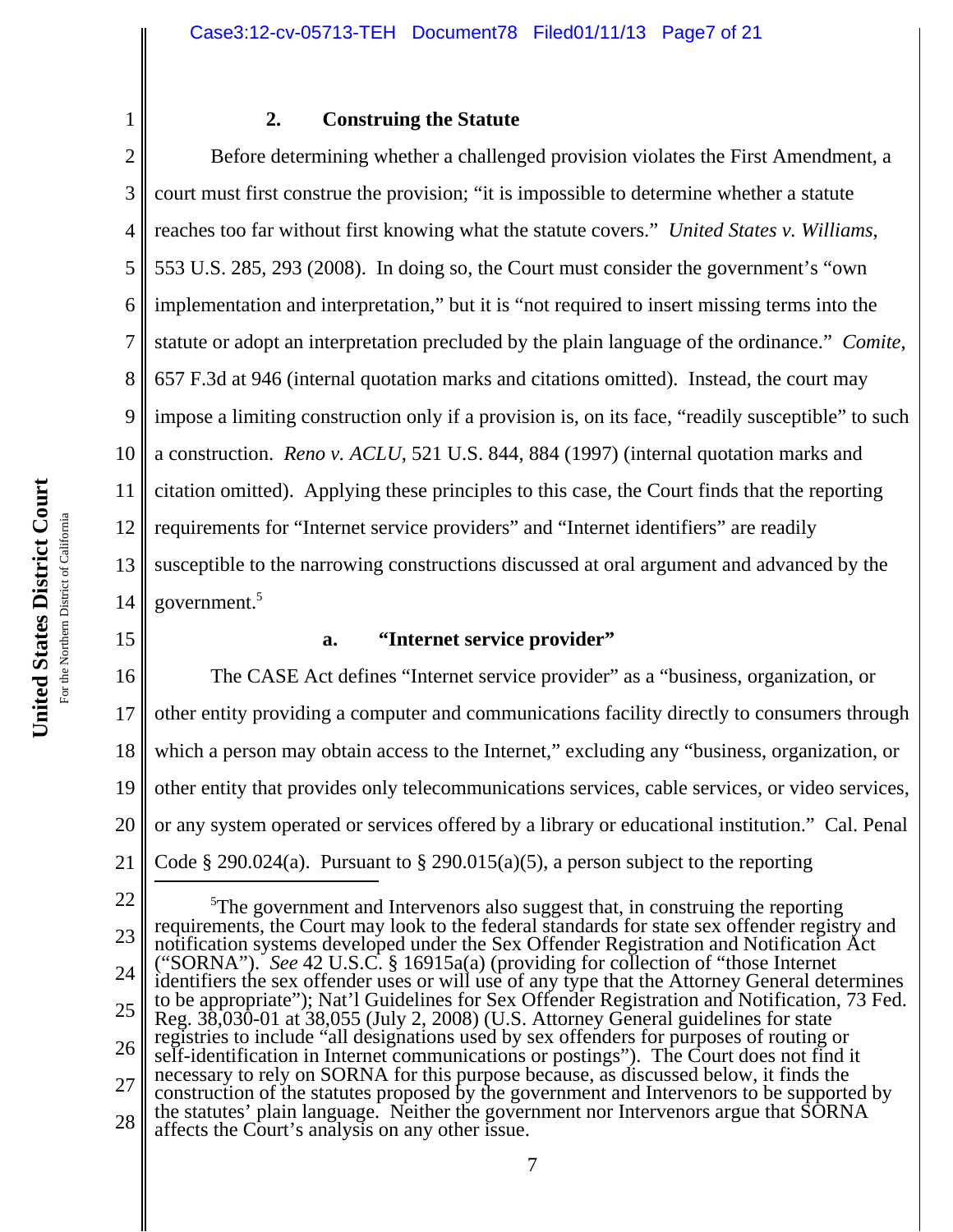#### Case3:12-cv-05713-TEH Document78 Filed01/11/13 Page8 of 21

1 2 3 4 5 6 7 8 9 10 11 12 requirements must, upon registration, provide to law enforcement "[a] list of any and all Internet service providers used by the person." At oral argument, the government stated that the plain language of the Act limits this requirement to only "Internet service providers with which the registrant has an open account at the time of the registration." Rep. Tr. at 48:2-15; *cf. id.* at 49:2-5 (noting Intervenors' agreement). Plaintiffs acknowledged that it would be permissible for the Court to construe the statute in this manner, *id.* at 17:15-18:1, and the Court now does so. Reading section  $290.015(a)(5)$  to exclude providers that are only accessed or used by the registrant, as opposed to those with which the registrant has an account, is consistent with both the common understanding of "Internet service provider" and California Penal Code section 290.014(b), which requires a registrant to update law enforcement only when he or she "adds or changes his or her *account* with an Internet service provider" (emphasis added).

13

### **b. "Internet identifier"**

14 15 16 17 18 19 20 21 22 23 24 The CASE Act's definition of "Internet identifier" – "an electronic mail address, user name, screen name, or similar identifier used for the purpose of Internet forum discussions, Internet chat room discussions, instant messaging, social networking, or similar Internet communication" – is also readily susceptible to a construction that avoids many of the potential problems suggested by Plaintiffs. *Id.* § 290.024(b).<sup>6</sup> The Act may be reasonably interpreted to require reporting only of Internet identifiers actually used to post a comment, send an email, enter into an Internet chat, or engage in another type of interactive communication on a website, and not identifiers a registrant uses solely to purchase products or read content online. *See* Rep. Tr. at 63:8-16 (Intervenors suggesting this rule); *id.* at 64:22-24 (government focusing on "interactive communications" as the test for whether an Internet identifier must be reported); *id.* at 37:5-8 (Plaintiffs saying that it would be

<sup>27</sup> 28 6 Plaintiffs expressed fear that law enforcement may subsequently decide to require registrants to report the websites associated with their Internet identifiers. However, as Plaintiffs acknowledge, the Act's language requires the reporting only of Internet identifiers and not associated websites. Mot. at 22-23.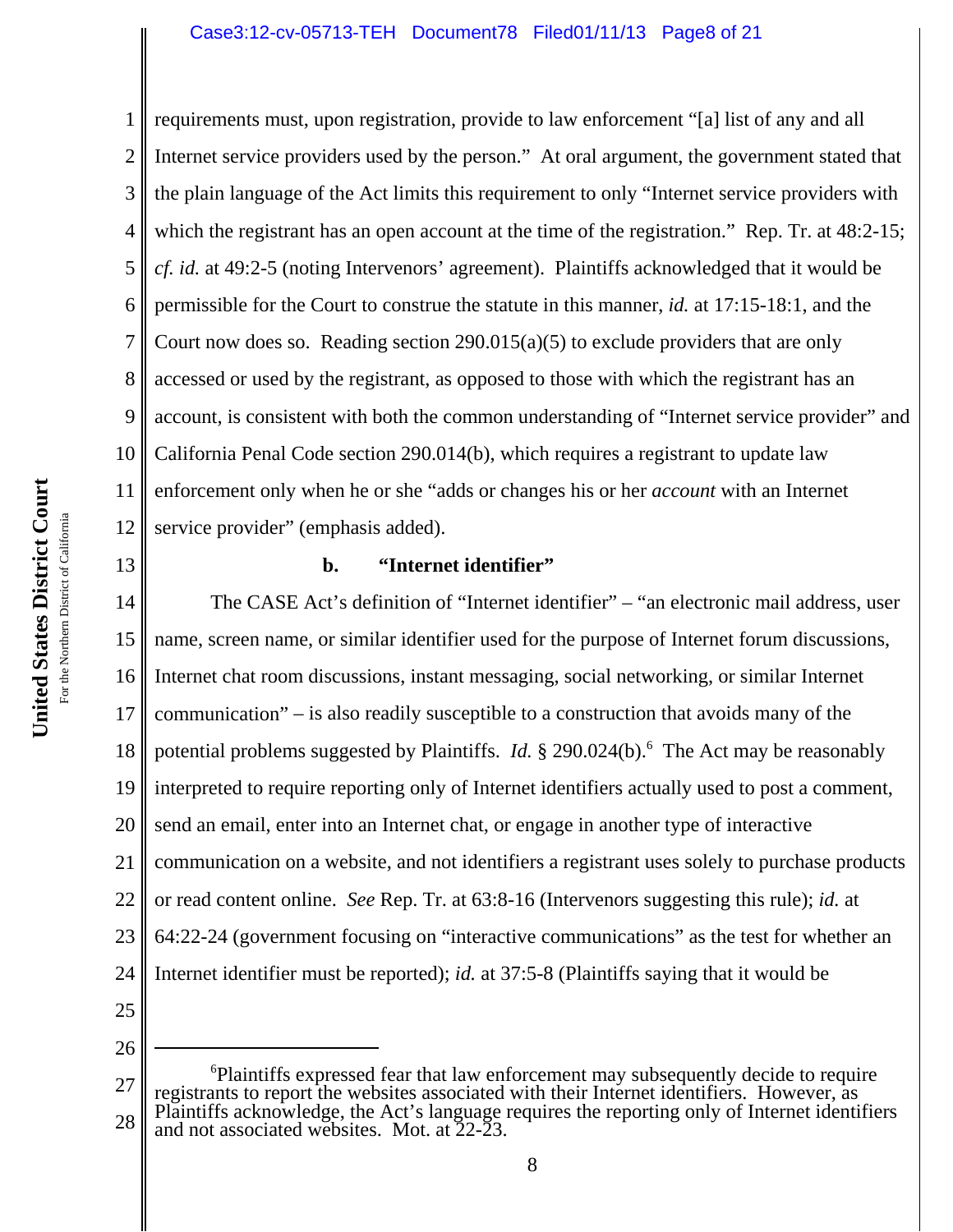1 2 reasonable to interpret the Act to "count[] once you actually use that account to post something"). $<sup>7</sup>$ </sup>

3 4 5 6 7 8 9 This interpretation raises the question of when a registrant must report an Internet identifier that could potentially be used for interactive communication but that the registrant initially uses only to view content or make a purchase online. At oral argument, the government assured the Court that it would not require a registrant to report such an identifier upon creating it, but that a registrant would have to report the identifier within 24 hours of first using the identifier to engage in interactive communication. Rep. Tr. at 65:21- 66:11. The Court finds this construction to be reasonable.

10 11 12 13 14 15 Consistent with the above discussion, the Court construes the challenged provisions as requiring registrants to report: (1) "Internet service providers" with which the registrant has a current account at the time of registration or with which the registrant later creates an account, and (2) "Internet identifiers" that are actually used by the registrant to engage in interactive communication with others, within 24 hours of the registrant's first use of the identifier for interactive communication.

16

### **3. Narrow Tailoring**

17 18 19 20 21 The Court now turns to whether Plaintiffs are likely to succeed in showing that the challenged provisions, as just construed, fail to satisfy the First Amendment under intermediate scrutiny. This requires the Court to determine whether the provisions are "narrowly tailored to serve the government's legitimate, content-neutral interests." *Comite*, 657 F.3d at 947 (internal quotation marks and citation omitted).

22 23 24 The CASE Act's stated purposes include "combat[ing] the crime of human trafficking" and "strengthen[ing] laws regarding sexual exploitation, including sex offender registration requirements, to allow law enforcement to track and prevent online sex offenses

25

26 27 28  $7$ The government suggested that blog usernames need not be reported as long as the blog did not permit interactive comments. Rep. Tr. at 63:17-19. The Court declines to interpret the statute in this fashion since the government has not explained why a registrant's use of his or her own non-interactive blog to comment should be distinguished from his or her posting the same comment on a different website. However, this deviation from the government's proposed construction is not material to the Court's First Amendment analysis.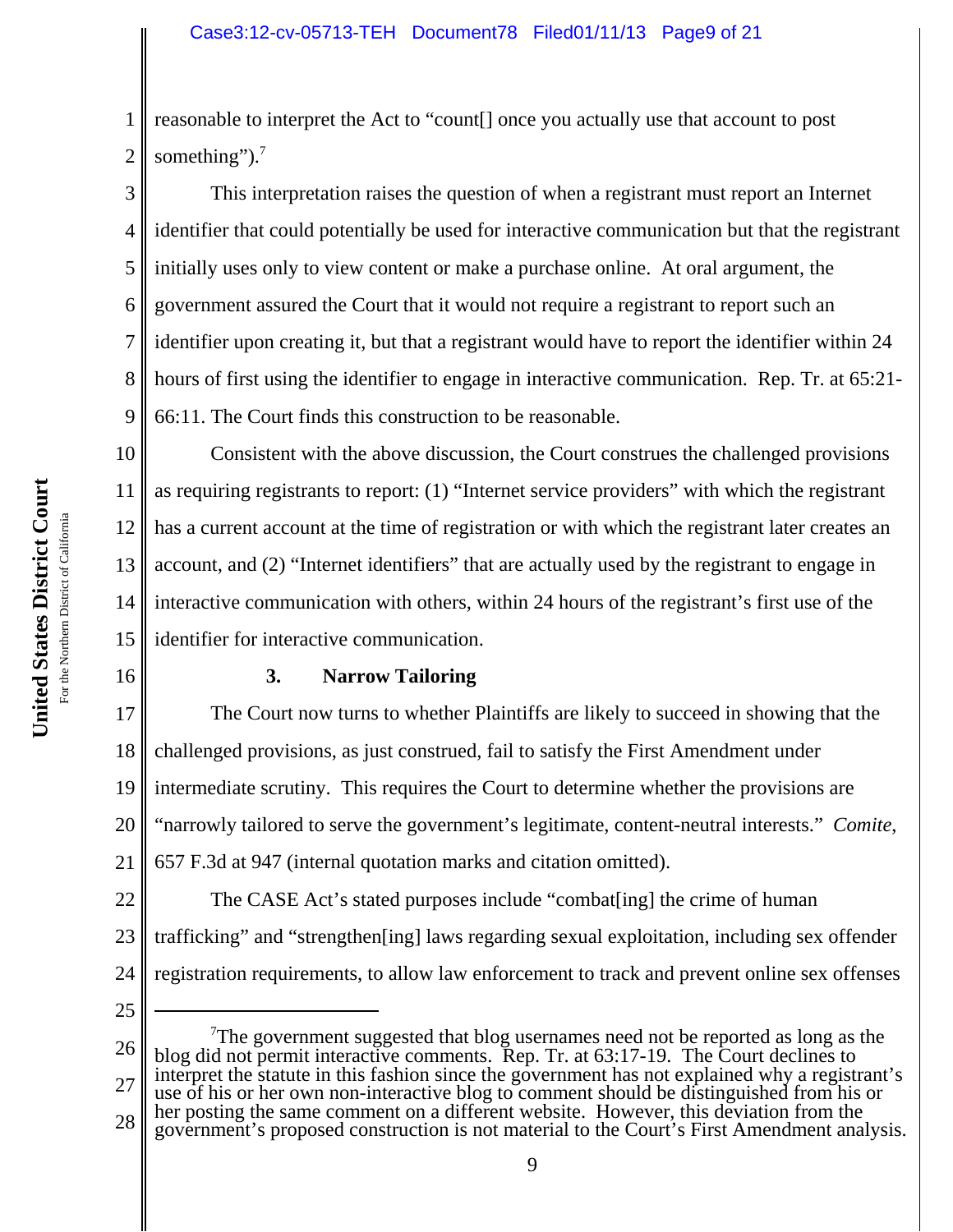1 2 3 4 5 6 and human trafficking." CASE Act § 3(1), (3). The Act's text also expresses an interest in "deter[ring] predators from using the Internet to facilitate human trafficking and sexual exploitation." *Id.* § 2(6). Plaintiffs do not dispute that these are legitimate government interests. *Cf.*, *e.g.*, *Doe v. Jindal*, 853 F. Supp. 2d 596, 805 (M.D. La. 2012) ("There can be no doubt that the state has a wholly legitimate interest in protecting children from sex offenders online.").

7 8 9 10 11 12 13 14 15 16 17 18 19 20 It is not difficult to imagine situations in which having registrants' Internet identifiers would advance these interests. For instance, if a registered sex offender used a social networking site to recruit victims for human trafficking, being able to match the Internet identifier used to do the recruiting against a database of registered Internet identifiers could help to identify the perpetrator.<sup>8</sup> *Cf.* Bock Decl. If 10 (describing trafficking case of twin girls recruited through a social networking site). Likewise, a database of Internet identifiers could be used to identify the perpetrator of a sex offense – assuming that the person were a registrant<sup>9</sup> – who used an anonymous Internet account to make contact with his or her victim. *Cf. id.* ¶ 11 (describing case of a person who raped four women he contacted via Craigslist, including a teenage victim "whose pimp had been trafficking her "). Although the government has not presented any real-life examples involving the use of Internet information in a sex offender registry to prevent or solve a crime,  $^{10}$  the Court finds that the challenged provisions could conceivably advance the legitimate purposes of the Act. It now turns to the question of whether they are narrowly tailored to achieving those purposes.

21 22

24 25 <sup>9</sup>Plaintiffs' unchallenged statistics suggest that "most online predators" – approximately 96% – "are not registered offenders and have no prior record." Finkelhor Decl. ¶ 18.

26 27 28  $10$ The government argues that it cannot provide such examples from California because the challenged provisions have not yet gone into effect. However, neither the government nor Intervenors responded to Plaintiffs' observation that data from other jurisdictions where Internet registration requirements are in effect could shed light on the potential impact of such requirements in California.

<sup>23</sup> <sup>8</sup>This assumes that the re-offending registrant complied with the Internet reporting requirements enacted by the CASE Act.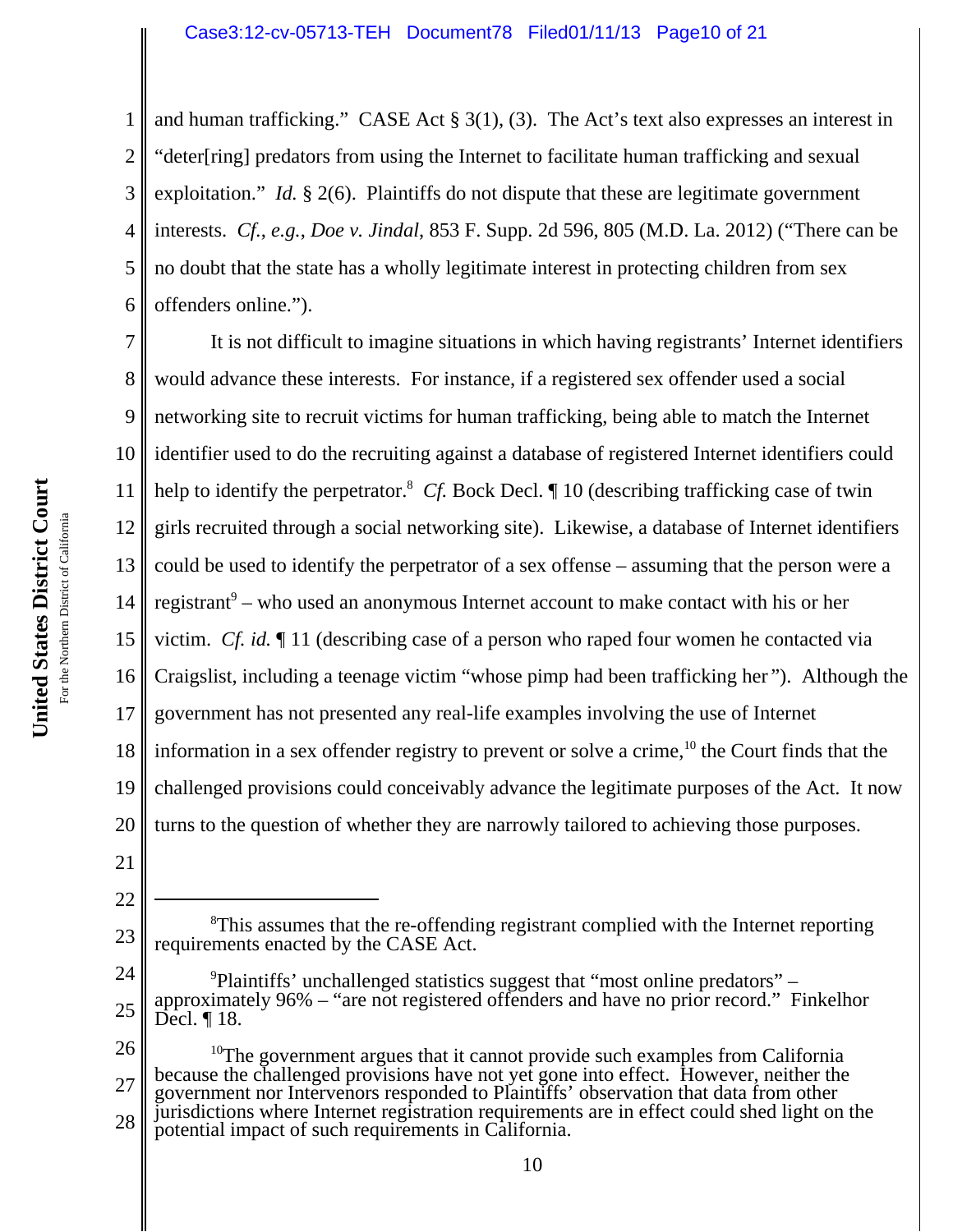United States District Court **United States District Court** For the Northern District of California For the Northern District of California

1 2 3 4 5 6 7 8 9 10 11 12 13 Defendants and Intervenors assert that *Shurtleff*, 628 F.3d 1217, in which the Tenth Circuit upheld a reporting requirement in Utah, is persuasive authority that the CASE Act should survive scrutiny under the First Amendment. In *Shurtleff*, the challenged statute required a registrant "to provide all 'Internet identifiers and the addresses [he] uses for routing or self-identification in Internet communications or postings.'" *Id.* at 1221 (footnote omitted) (alteration in original) (quoting Utah Code Ann. § 77-27-21.5(14)(i) (West 2008)). An Internet identifier was defined as "'any electronic mail, chat, instant messenger, social networking, or similar name used for Internet communication.'" *Id.* at 1221 n.1 (quoting Utah Code Ann.  $\S 77-27-21.5(1)(i)$ . The district court found that the original statutory scheme violated the First Amendment because it "contained no restrictions on how the [state] could use or disseminate registrants' Internet information, implicating protected speech and criminal activity alike." *Doe v. Shurtleff*, Case No. 1:08-CV-64-TC, 2009 WL 2601458, at \*1 (D. Utah Aug. 20, 2009).

14 15 16 17 18 19 20 21 22 23 24 25 26 The Utah legislature subsequently amended the statute to limit state officials' use of the information to "investigating kidnapping and sex-related crimes, and . . apprehending offenders. . . ." *Shurtleff*, 628 F.3d at 1221 (internal quotation marks omitted) (quoting Utah Code Ann. § 77-27-21.5(2) (West Supp. 2010)). The legislature simultaneously amended the state's public records act "to designate certain information provided by an offender, including internet identifiers, as private."<sup>11</sup> *Id.* (citing Utah Code Ann. § 63G-2-302(1)(m)). This meant that the information could "only be disclosed in limited circumstances such as when requested by the subject of the record, or pursuant to a court order or legislative subpoena," and could be shared "between different government entities and their agents" only if the entity receiving the record placed "the same restrictions on disclosure of the record as the originating entity." *Id.* at 1221 n.4 (internal quotation marks omitted) (citing Utah Code Ann. §§ 63G-2-201(5), 63G-2-202, and quoting Utah Code Ann. § 63G-2-206). The Tenth Circuit "read this language, as did the district court, as only allowing state actors

<sup>28</sup> <sup>11</sup>The legislature also amended the statute to remove "any requirement that offenders disclose their passwords." *Shurtleff*, 628 F.3d at 1221.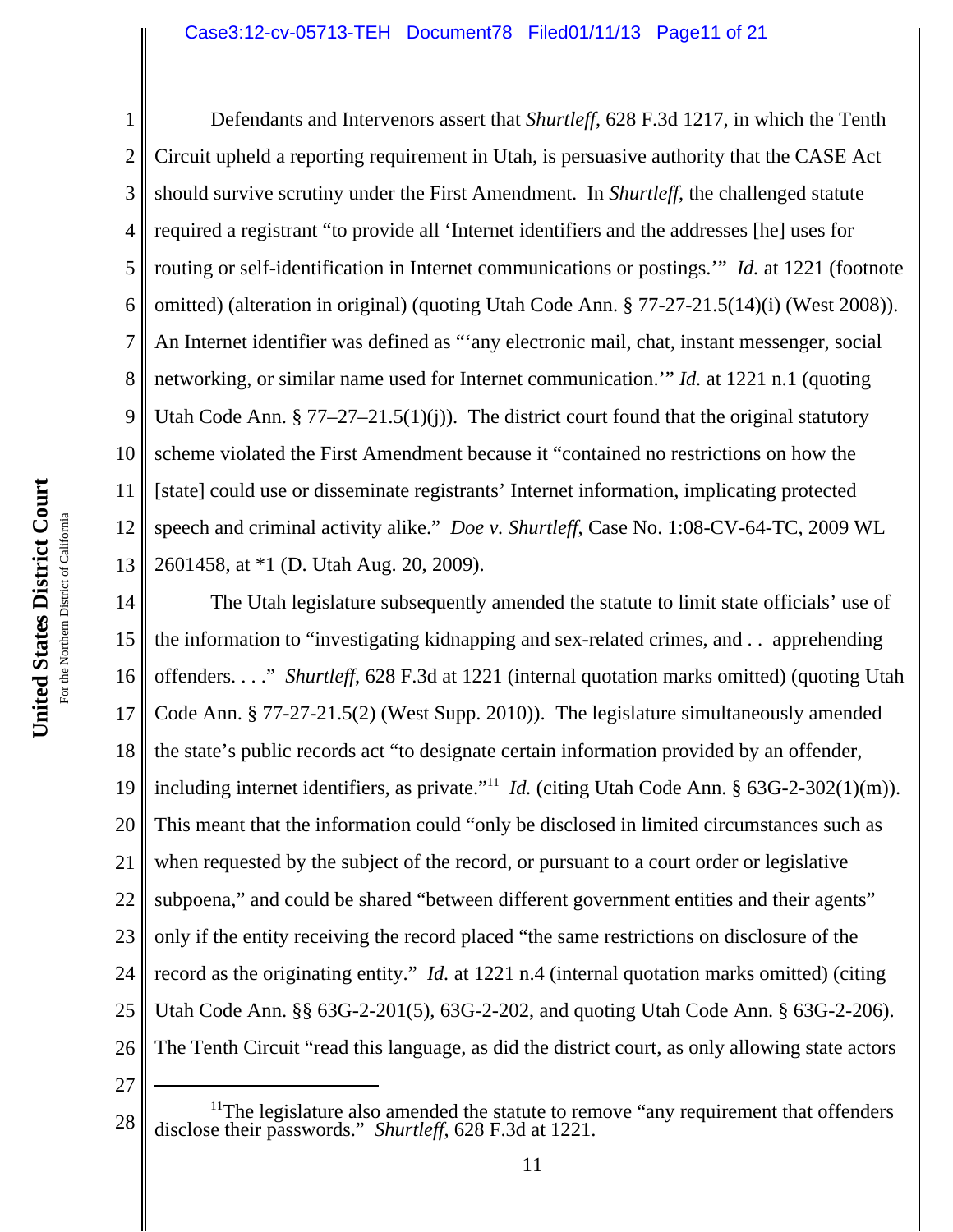#### Case3:12-cv-05713-TEH Document78 Filed01/11/13 Page12 of 21

6 to look beyond the anonymity surrounding a username in the course of an investigation after a new crime has been committed," and further interpreted the statute "as permitting sharing only among law-enforcement agencies, not the public at large." *Id.* at 1225. The court consequently found no First Amendment problem: "Although this narrow interpretation may still result in the disclosure of Mr. Doe's online identifiers to state officials," the court reasoned, "such identification will not unnecessarily interfere with his First Amendment freedom to speak anonymously." *Id.*

8 9 10 11 12 13 14 15 16 17 18 19 In California, sex offender registration statements are not subject to "inspection by the public or by any person other than a regularly employed peace officer or other law enforcement officer," Cal. Penal Code § 290.021, but a law enforcement entity may disclose registrants' information to the public "by whatever means the entity deems appropriate, when necessary to ensure the public safety based upon information available to the entity concerning that specific person," *id.* § 290.45(a)(1). With any such disclosure, the entity must include "a statement that the purpose of the release of information is to allow members of the public to protect themselves and their children from sex offenders." *Id.* § 290.45(a)(2). These California statutes do not contain the safeguards present in the amended Utah statutes and are closer to the pre-amendment Utah statutes initially found unconstitutional by the district court in *Doe v. Shurtleff*, Case No. 1:08-CV-64-TC, 2008 WL 4427594 (D. Utah Sept. 25, 2008).

20 21 22 23 24 25 They are also similar to a Georgia statute – struck down by the district court in *White v. Baker*, 696 F. Supp. 2d 1289 (N.D. Ga. 2010) – that permitted disclosure of registrants' Internet information "to law enforcement agencies for law enforcement purposes" and to the public as "necessary to protect the public" without any other limitations. *Id.* at 1309 (quoting O.C.G.A. § 41-1-12(o)). This Court agrees with the *White* court, which found the lack of statutory protections on disclosure to be troubling:

It is conceivable, if not predictable, that a person in law enforcement might determine that Internet Identifiers for offenders ought to be released so that the public can search for and monitor communications which an offender intends to be

1

2

3

4

5

7

26

27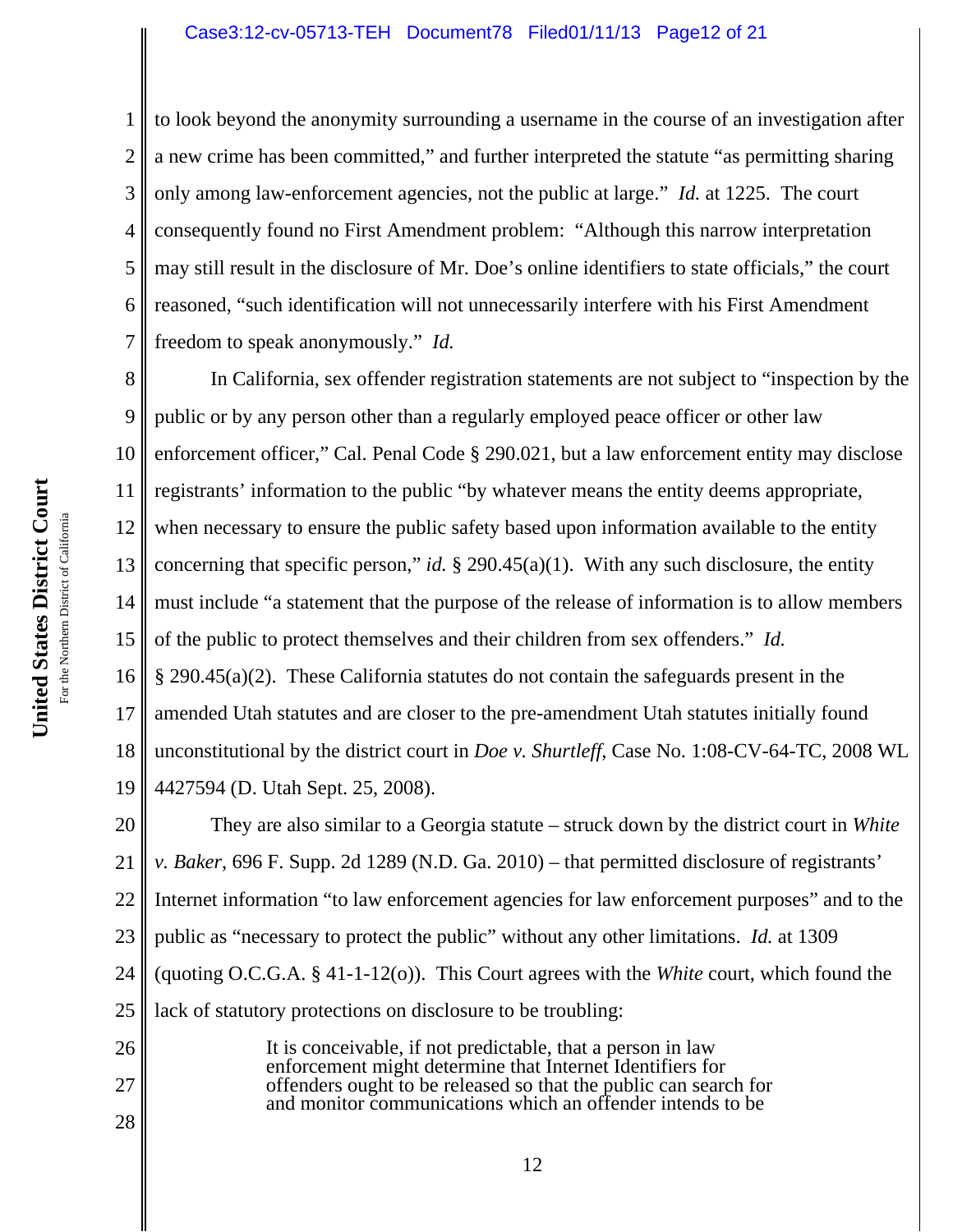anonymous. That these anonymous communications might well be on a matter of public policy, political speech, or other protected speech squarely implicates the First Amendment. . . . The prospect that Internet Identifiers, as currently defined, may be released to the community has an obvious chilling effect.

4 *Id.* at 1310-11.<sup>12</sup>

1

2

3

5 6 7 8 9 10 11 12 13 While the government asserted at oral argument that there has to be "some kind of nexus" between the use of an Internet identifier and criminal activity before law enforcement can access information related to a registrant's Internet identifier, Rep. Tr. at 54:23-55:15, the Court "cannot simply presume the [government] will act in good faith and adhere to standards absent from the [statute's] face." *Comite*, 657 F.3d at 946-47 (internal quotation marks, alteration, and citation omitted). Here, Plaintiffs have no guarantee that their pseudonyms will be safeguarded from public dissemination because neither the CASE Act nor any other California statute requires the nexus asserted by the government at the hearing. Their right to speak anonymously will therefore be chilled.

14 15 16 17 18 19 20 21 22 23 24 25 This chilling effect is heightened because, unlike in the Utah or Georgia cases, the disclosure of a registrant's identity – at least to law enforcement, and potentially to the public as well – will occur either before he or she speaks or, at maximum, within 24 hours after speaking and potentially while the speech is ongoing. *Cf. Shurtleff*, 628 F.3d at 1225 (finding that disclosure "would generally occur, if at all, at some time period following Mr. Doe's speech and not at the moment he wished to be heard"); *White*, 696 F. Supp. 2d at 1294 (noting that the Georgia statute required registrants to provide updated information within 72 hours). A contemporaneous disclosure requirement poses a greater burden on speech than an after-the-fact disclosure requirement because it "connects the speaker to a particular message directly." *ACLU v. Heller*, 378 F.3d 979, 991-92 (9th Cir. 2004). When a California registrant wants to speak online, he or she must use either a previously reported Internet identifier – in which case the disclosure to law enforcement would have occurred

26

27 28 <sup>12</sup>The Georgia statute defined "Internet Identifier" as "E-mail addresses, usernames, and user passwords," and further defined "username" as "a string of characters chosen to uniquely identify an individual who uses a computer or other device with Internet capability to gain access to e-mail messages and interactive online forums." *White*, 696 F. Supp. 2d at 1295 (quoting O.C.G.A. § 42-1-12(a)(16)(K) & (a)(21.1)).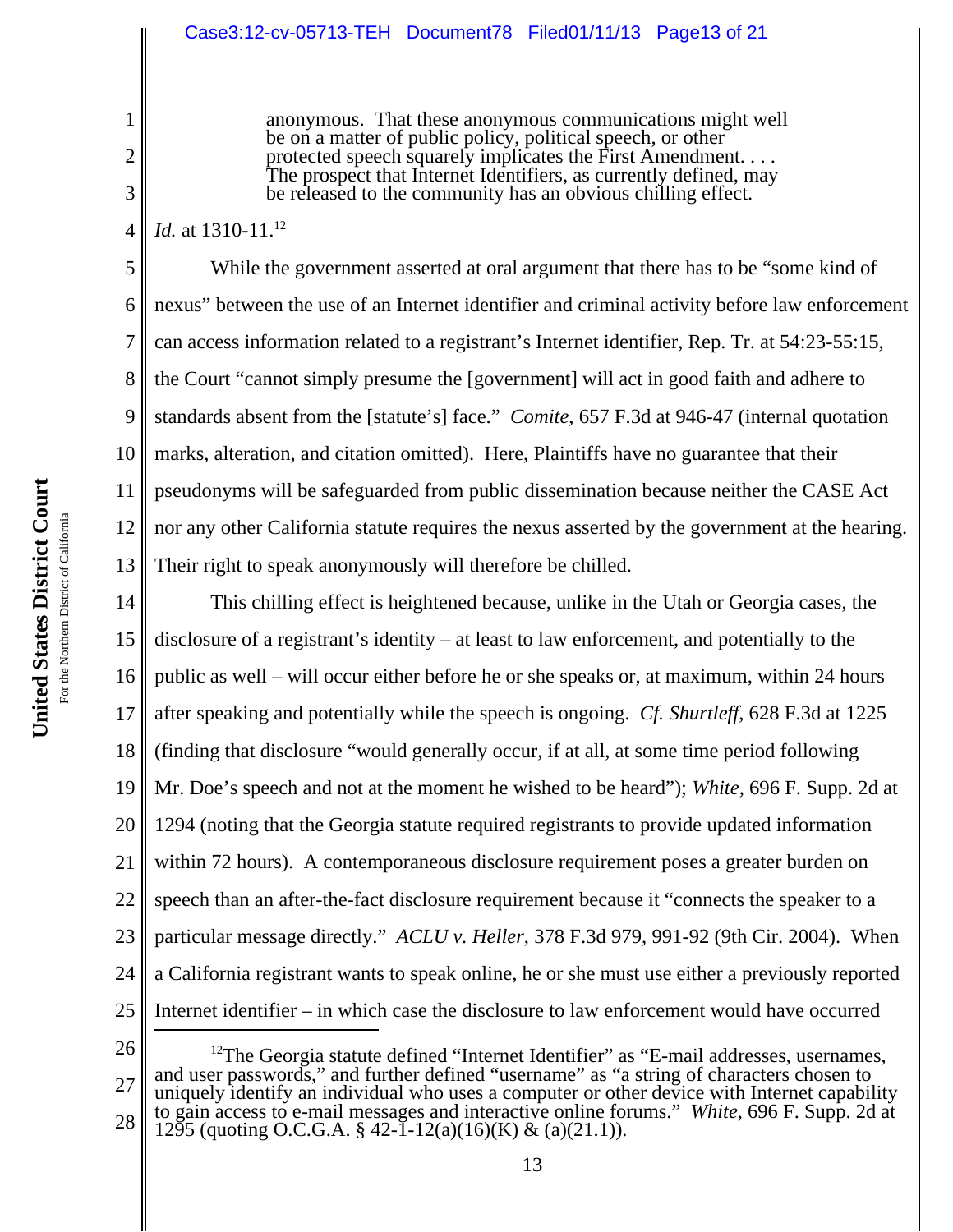2 3 4 5 6 7 prior to the speech – or a new identifier that must be reported within 24 hours, regardless of whether any conversation using the identifier has concluded. Because it results in a risk of more contemporaneous disclosure, this reporting requirement is even more problematic than the 72-hour reporting requirement found to be unconstitutional in *White*. It likewise creates a far greater chilling effect on anonymous speech than the statute upheld in *Shurtleff*, especially when combined with the lack of statutory protections on the information's disclosure to other law enforcement agencies and the public.

8 9 10 11 12 13 14 15 16 17 18 19 20 21 22 Registrants' speech may also be chilled because failure to comply with sex offender registration requirements, including the Internet provisions, is punishable by up to three years in state prison. Cal. Penal Code § 290.018(a)-(c). This potential punishment may deter registrants from speaking at all if they are uncertain about whether they have to report a particular Internet identifier to law enforcement and, if so, whether they will be able to file any such report within the required 24-hour period. *See NAACP v. Button*, 371 U.S. 415, 433 (1963) ("The threat of sanctions may deter the[] exercise [of First Amendment rights] almost as potently as the actual application of sanctions."). The uncertainty surrounding what registrants must report – and the resultant potential chilling effect – is greater in this case because the Court's interpretation of the Act is not definitive guidance to registrants about what they must report. While the Court construed the Act's provisions for purposes of determining whether they violate the First Amendment, this Court's interpretation is not binding on state courts, where the registrants would face prosecution for failure to register. *See Cal. Teachers Ass'n v. State Bd. of Educ.*, 271 F.3d 1141, 1146 (9th Cir. 2001) ("[I]t is solely within the province of the state courts to authoritatively construe state legislation.").

23 24 25 26 27 The CASE Act provisions' chilling effect might be justifiable if the provisions were narrowly tailored, but – at least at this stage of the proceedings – the government has not persuaded the Court that they are. For the reasons discussed below, the Court finds that the provisions apply both to more speakers and more speech than is necessary to advance the government's legitimate purposes.

28

1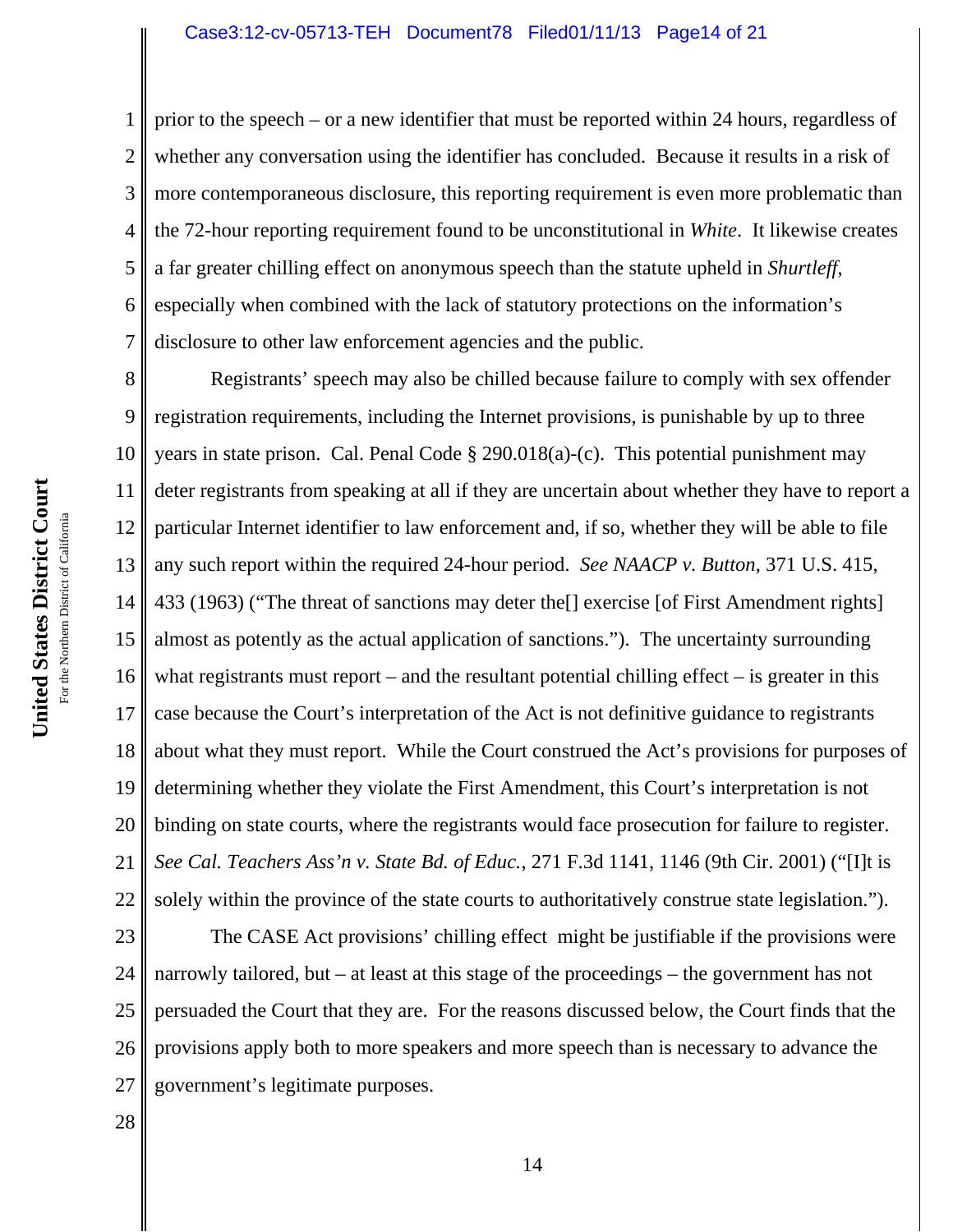#### Case3:12-cv-05713-TEH Document78 Filed01/11/13 Page15 of 21

United States District Court **United States District Court** For the Northern District of California For the Northern District of California

1 2 3 4 5 6 7 8 9 10 11 12 13 14 15 16 17 First, the Court is not persuaded that burdening the anonymous speech rights of all 75,000 registered sex offenders is narrowly tailored to the government's interest in fighting online sex offenses. The government already classifies registrants using a risk-assessment tool known as Static-99. Using this instrument, the State has classified the majority of registrants released on parole after 2005 as posing a "low" or "moderate-low" risk of re-offending. Abbott Decl. ¶ 9. The government has not sufficiently explained why these individuals ought to be treated differently from non-registrants who are not required to report Internet-identifying information to authorities. This fact is not altered by Intervenors' reliance on Plaintiffs' data that "[p]edophiles who molest boys and rapists of adult women have recidivism rates of 52% and 39% respectively," or that the overall average recidivism rate for registrants in all risk categories is between 14% and 20%. *Id.* ¶ 15. The issue is not whether registrants recidivate, which Plaintiffs do not dispute. Instead, the problem is that the government has not explained why the collection of Internet-identifying information from registrants who present a low or moderately low risk of re-offending, and a potentially even lower risk of re-offending online, $13$  is narrowly tailored to the Act's purposes. Based on the State's own existing risk assessments, the uniform application of the CASE Act appears overbroad.<sup>14</sup>

18 19 20 21 At oral argument, the government asserted that Static-99 cannot be used to limit the number of registrants who must report Internet-identifying information because the CASE Act's "Internet identifier registration requirements serve<sup>[]</sup> a different purpose" than Static-99's purpose of "estimat[ing] the risk that a person might pose when they are released

<sup>22</sup>

<sup>23</sup> 24 25  $13$ No party or intervenor presented any evidence concerning the rate by which registered sex offenders re-offend using the Internet. The only statistical evidence presented on the prevalence of Internet use in the commission of sex offenses was from a national study of 2006 arrests, which indicated that only approximately 1% of sex offenses against children involved the Internet or other technology. Finkelhor Decl. ¶ 12.

<sup>26</sup> 27 28 <sup>14</sup>Even if the Act were applied only to the registrants deemed to pose a higher risk by the State's Static-99 tool, this, too, could still be insufficiently tailored because it considers only the risk of re-offending, not the risk of committing a sex offense online – which is the CASE Act's stated focus. However, the challenged provisions currently apply to all registrants, regardless of risk, and the Court therefore need not and does not decide this question.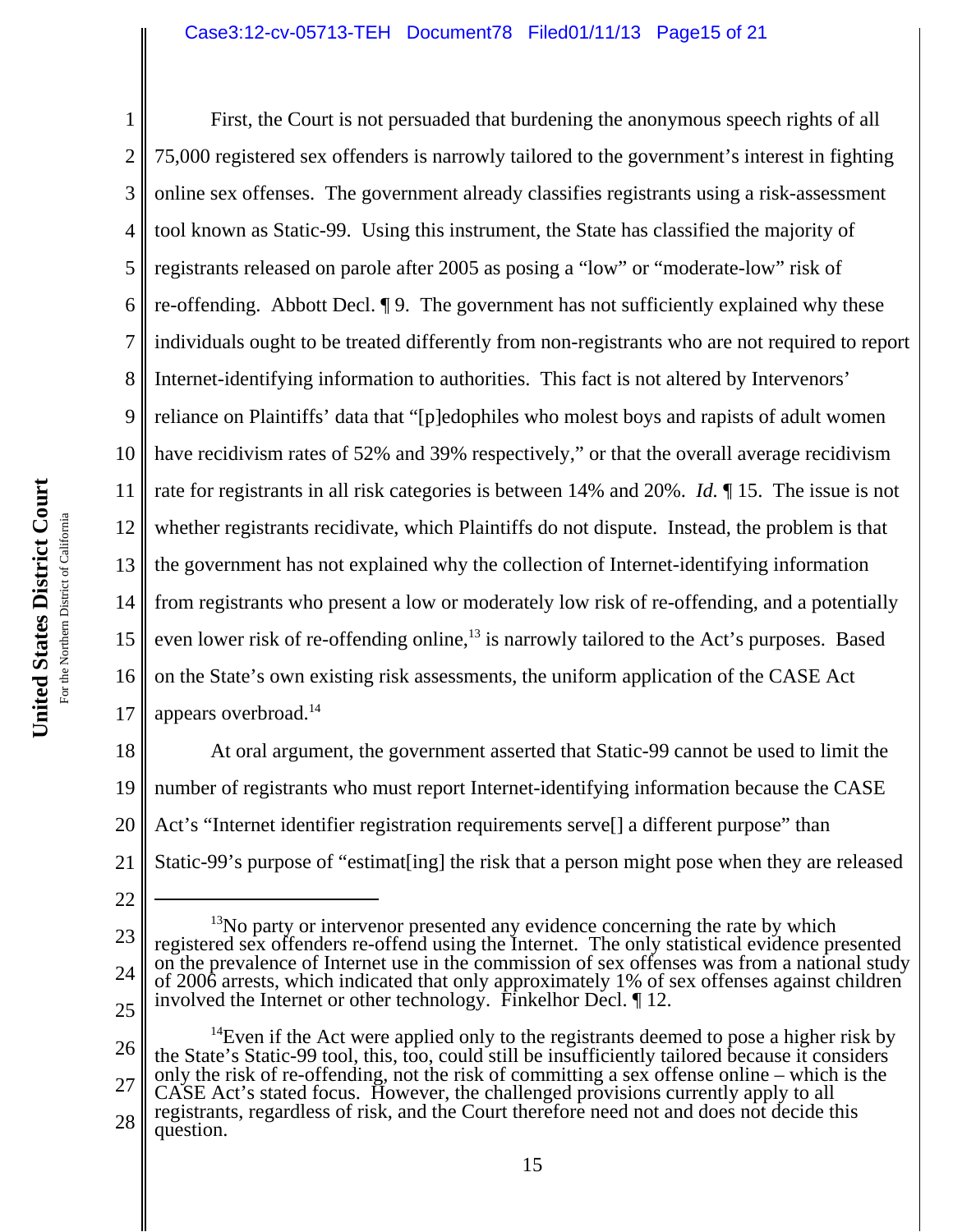to the community." Rep. Tr. at 76:19-77:1. The purpose of the CASE Act's new

2 3 4 5 6 7 registration requirements is, according to the government, "to be able to find somebody if we need to." *Id.* at 77:1-2. However, the government has not explained how being able to find all registered sex offenders using Internet identifiers – regardless of the registrants' risk of re-offending as determined by the government's own assessment tool – is narrowly tailored to achieving the Act's legitimate interest in combating online sex offenses or human trafficking.

8 9 10 11 12 13 14 15 16 17 18 In addition, even as to registrants who may legitimately be required to register Internet-identifying provisions based on their risk of recidivism, the challenged provisions appear to extend to too much speech. When asked at oral argument what kinds of communications it would be "most helpful for law enforcement to be able to monitor," the government referred to *White v. Baker*, stating that the court there said that "Internet chatting and social networks and chat rooms . . . were the most helpful, that mostly involved the exploitation of children." Rep. Tr. at 75:1-8. Indeed, the *White* court found that online solicitation for sexual exploitation "generally do[es] not occur in communications that are posted publicly on sites dedicated to discussion of public, political, and social issues." 696 F. Supp. 2d at 1310. The government has not shown the utility of requiring registration of Internet identifiers used for this type of public commentary.

19 20 21 22 23 24 25 26 27 Nonetheless, the CASE Act provisions extend to all such websites, and registrants are likely to be chilled from engaging in legitimate public, political, and civic communications for fear of losing their anonymity. As a Nebraska district court forcefully stated, a requirement that sex offenders report to the government all communications on blogs and websites "puts a stake through the heart of the First Amendment's protection of anonymity [and] surely deters faint-hearted offenders from expressing themselves on matters of public concern." *Doe v. Nebraska*, Case No. 8:09CV456, 2012 WL 4923131, at \*28 (D. Neb. Oct. 17, 2012); *see also White*, 696 F. Supp. 2d at 1310 (concluding that a requirement was overbroad because it included communications that did not "reasonably present a vehicle by

28

1

16

which a sex offender can entice a child to have illicit sex"). This Court agrees. Applying the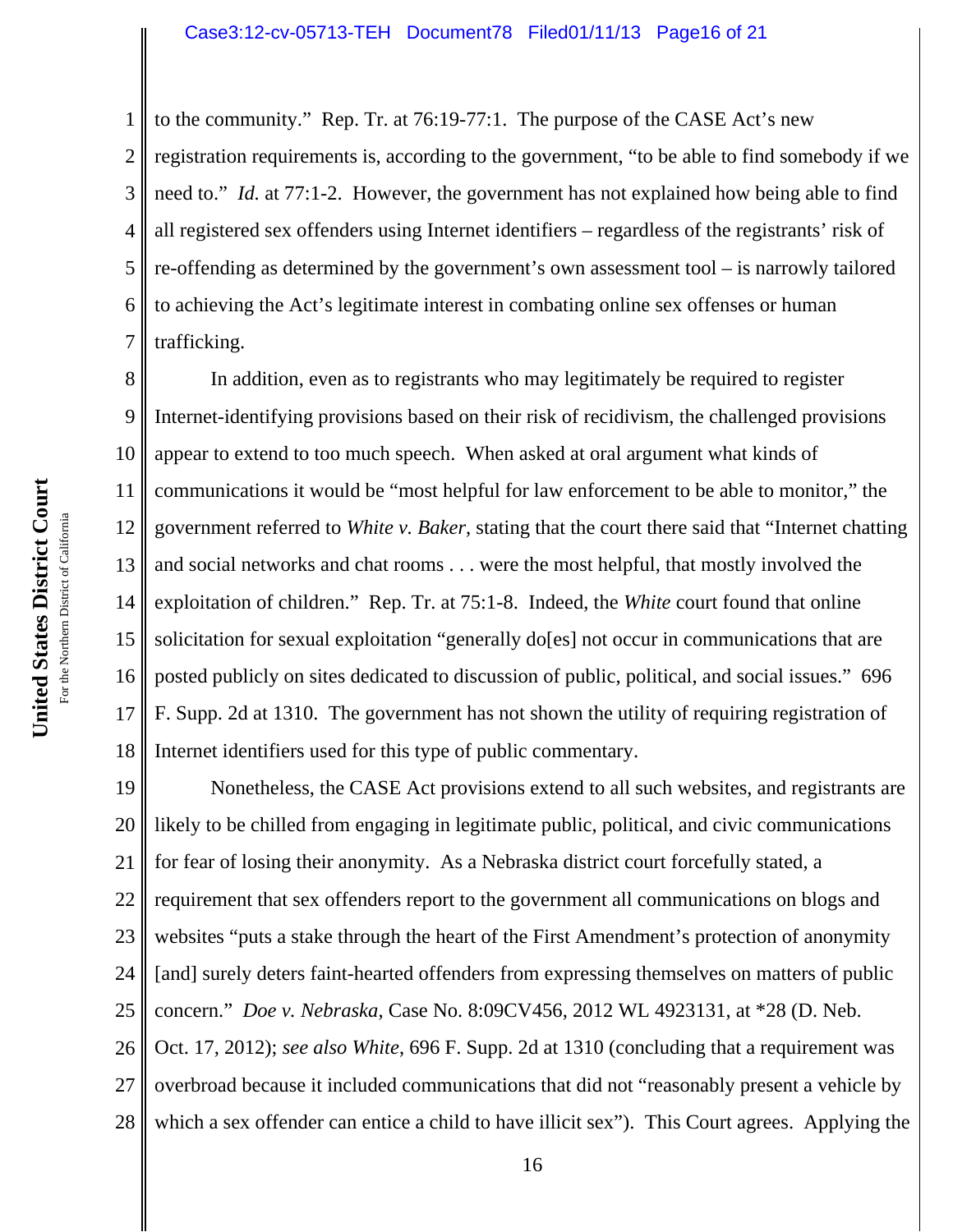## Case3:12-cv-05713-TEH Document78 Filed01/11/13 Page17 of 21

1 2 3 registration requirements to all Internet forums, even those types that have not been shown to pose any reasonable risk of leading to an online sex offense or human trafficking, creates a significant chilling effect on Plaintiffs' protected speech.<sup>15</sup>

4 5 6 7 8 9 10 11 12 13 14 15 16 In short, at this preliminary stage of the proceedings, the government, with the Intervenors' support, has failed to show that the CASE Act's reporting requirements are narrowly tailored to serve its legitimate interests. The challenged provisions have some nexus with the government's legitimate purpose of combating online sex offenses and human trafficking, but "[t]he Government may not regulate expression in such a manner that a substantial portion of the burden on speech does not serve to advance its goals." *Ward*, 491 U.S. at 799. On the current record, the Court concludes that Plaintiffs are likely to establish that the challenged provisions, when combined with the lack of protections on the information's disclosure and the serious penalty registrants face if they fail to comply with the reporting requirements, create too great a chilling effect to pass constitutional muster. While the government may be able to demonstrate narrow tailoring in subsequent proceedings, it has not done so here. Accordingly, the Court concludes that Plaintiffs are likely to succeed on their First Amendment free speech claim.

- 17
- 18

## **B. Remaining Preliminary Injunction Factors**

19 20 21 22 To warrant injunctive relief, Plaintiffs must also show that they are likely to suffer irreparable harm in the absence of an injunction and demonstrate that the public interest and balance of equities weigh in their favor. As discussed below, the Court finds that Plaintiffs have sufficiently established all of these factors.

- 23 24 First, neither the government nor Intervenors dispute that Plaintiffs are likely to suffer irreparable harm in the absence of an injunction. Indeed, the Supreme Court long ago
- 25

relatively contemporaneous reporting requirement.

<sup>26</sup> 27 28  $15$ The Court recognizes that, like the challenged provisions here, the Utah statutes upheld by the Tenth Circuit in *Shurtleff* applied broadly to all Internet forums and all registered sex offenders. However, as discussed above, the chilling effect of the Utah statute was diminished, if not eliminated, by the statutory restrictions on disclosure and the lack of a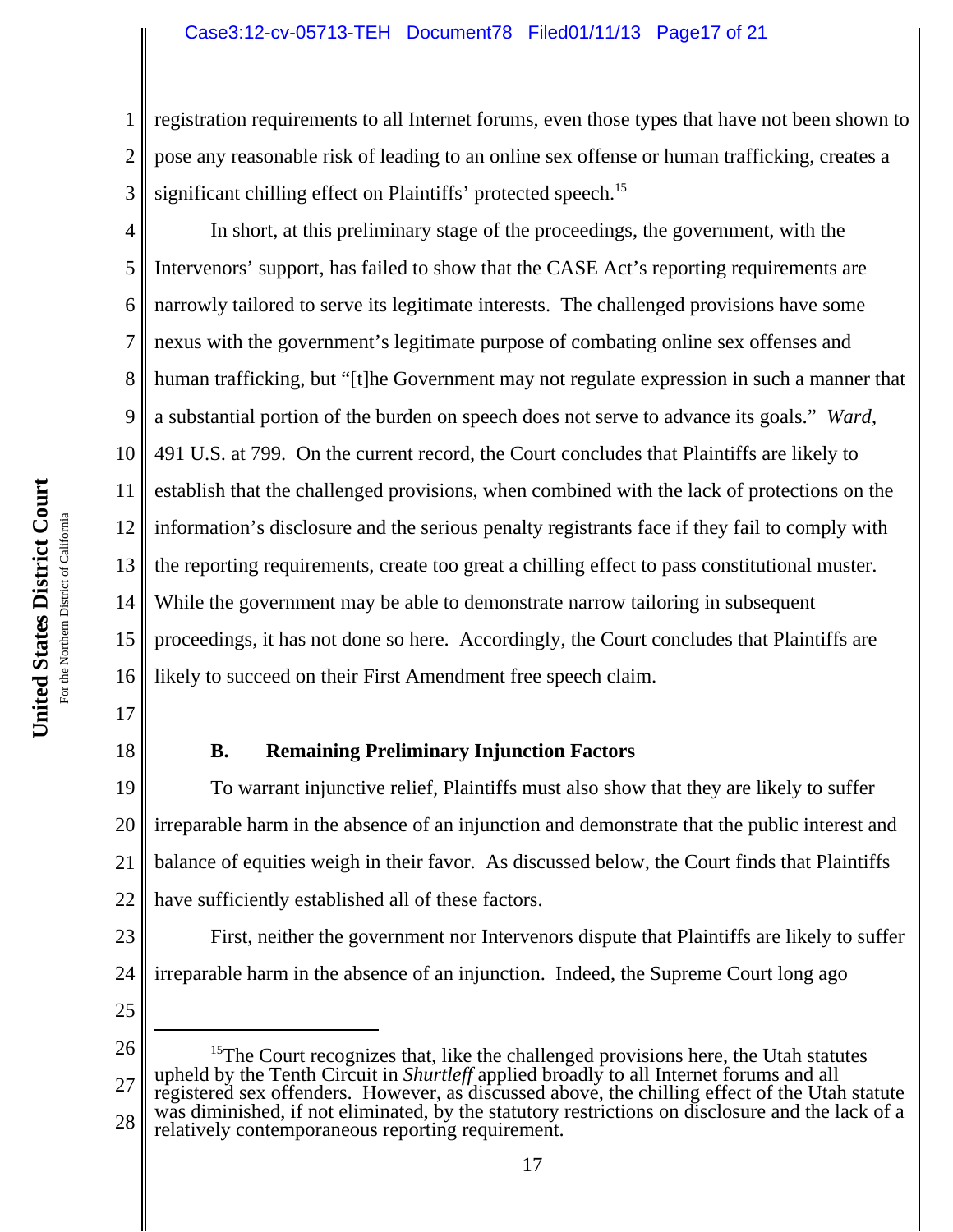1 2 explained that "[t]he loss of First Amendment freedoms, for even minimal periods of time, unquestionably constitutes irreparable injury." *Elrod v. Burns*, 427 U.S. 347, 373 (1976).

3 4 6 7 Second, the Ninth Circuit has "consistently recognized the 'significant public interest' in upholding free speech principles," *Klein v. City of San Clemente*, 584 F.3d 1196, 1208 (9th Cir. 2009), and has further observed that "it is always in the public interest to prevent the violation of a party's constitutional rights," *Melendres v. Arpaio*, 695 F.3d 990, 1002 (9th Cir. 2012) (internal quotation marks and citation omitted).

8 9 10 11 12 13 14 15 16 17 18 19 20 21 22 23 24 25 26 27 28 Third, based on the present record, the government has not demonstrated that the CASE Act's impact on public safety is sufficient to overcome the interest – both to Plaintiffs and to the public – in avoiding infringement of Plaintiffs' First Amendment rights. As the Supreme Court has explained, "[t]he prospect of crime . . . by itself does not justify laws suppressing protected speech," nor may the government "prohibit speech because it increases the chance an unlawful act will be committed at some indefinite future time." *Ashcroft v. Free Speech Coal.*, 535 U.S. 234, 245, 253 (2002) (internal quotation marks and citation omitted). In this case, the government has not provided any evidence regarding the extent to which the public safety might be enhanced if the additional registration requirements went into effect. Plaintiffs' evidence – as yet undisputed – indicates that only 1% of arrests for sex crimes against children are for crimes facilitated by technology, Finkelhor Decl. ¶ 12, and that registered sex offenders are involved in only 4% of these arrests, *id.* ¶ 18. While the Court does not minimize the significance of any single crime, the record at this stage of the proceedings suggests that the potential usefulness of the Internet registration information is limited to a very small portion of the universe of sex offenses and online sex offenses. Moreover, enjoining the Internet registration requirements enacted by the CASE Act would not prevent the government from investigating online sex offenses, as it could still employ other mechanisms to do so. *See, e.g., Doe v. Shurtleff*, 2008 WL 4427594, at \*9 (noting that, even in the absence of an Internet registration requirement, "investigators of internet crime already have tools to unmask anonymous internet suspects, such as investigative subpoenas"). Against the government's weak showing of the utility of registrants' Internet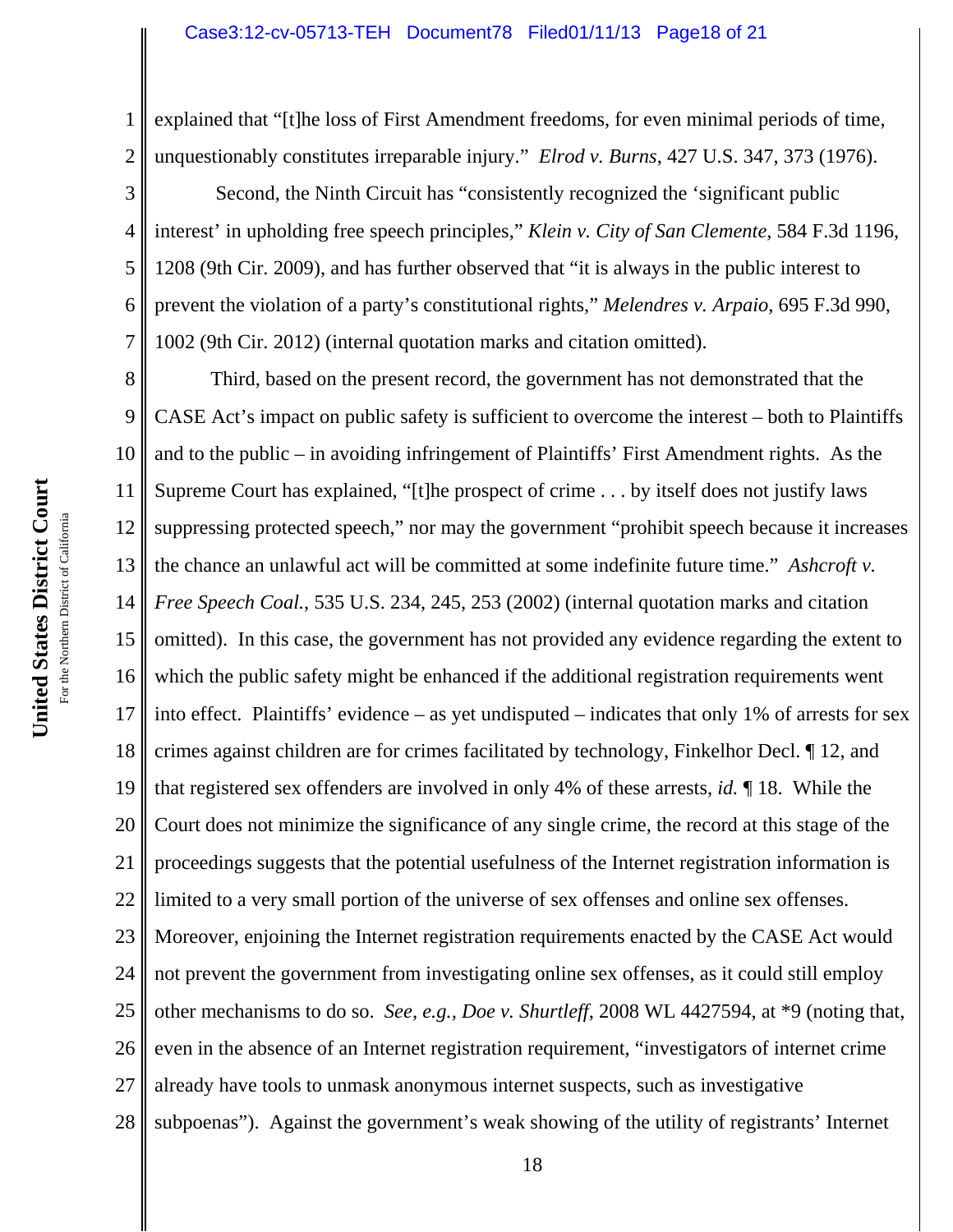1 2 3 4 information if the Act is not enjoined, the Court must weigh the likely and substantial chilling of Plaintiffs' First Amendment rights discussed above. Having done so, the Court concludes that both the balance of equities and the public interest weigh in favor of granting injunctive relief.

5 6

## **C. Application of Injunction to Local Law Enforcement**

7 8 9 10 11 12 13 14 15 Finally, the Court must address whether any injunctive relief binds local law enforcement officials in California or only the Attorney General. The parties agreed that local law enforcement officials would not enforce the challenged provisions during the pendency of the temporary restraining order, but the government now argues that an injunction against the Attorney General cannot bind local law enforcement agencies or personnel. For support, the government cites a single California appellate case from seventy years ago for the proposition that "the California Constitution does not contemplate absolute control and direction of sheriffs" by the Attorney General. Gov't Opp'n at 9 (citing *People v. Brophy*, 49 Cal. App. 2d 15, 28 (1942)).

16 17 18 19 20 21 22 23 24 25 The government's argument is beside the point. Federal Rule of Civil Procedure  $65(d)(2)$  provides that an injunction will bind the parties, as well as "the parties" officers, agents, servants, employees, and attorneys," and "[o]ther persons who are in active concert or participation with" these individuals. Even if the Attorney General does not have absolute control and direction over local law enforcement, it cannot be disputed that, as to the collection of sex offender registration data, local law enforcement at least acts "in active concert or participation with" the Attorney General, if not as her agent. *See, e.g.,* Cal. Penal Code § 290.015(b) (requiring local law enforcement agencies to forward registrants' information to the Department of Justice<sup>16</sup> within three days of registration); Schweig Decl. ¶ 3 (describing the collection of sex offender registration data as a "collaborative effort"

- 26
- 27

<sup>28</sup> <sup>16"</sup>The Attorney General is head of the Department of Justice." Cal. Gov't Code § 12510.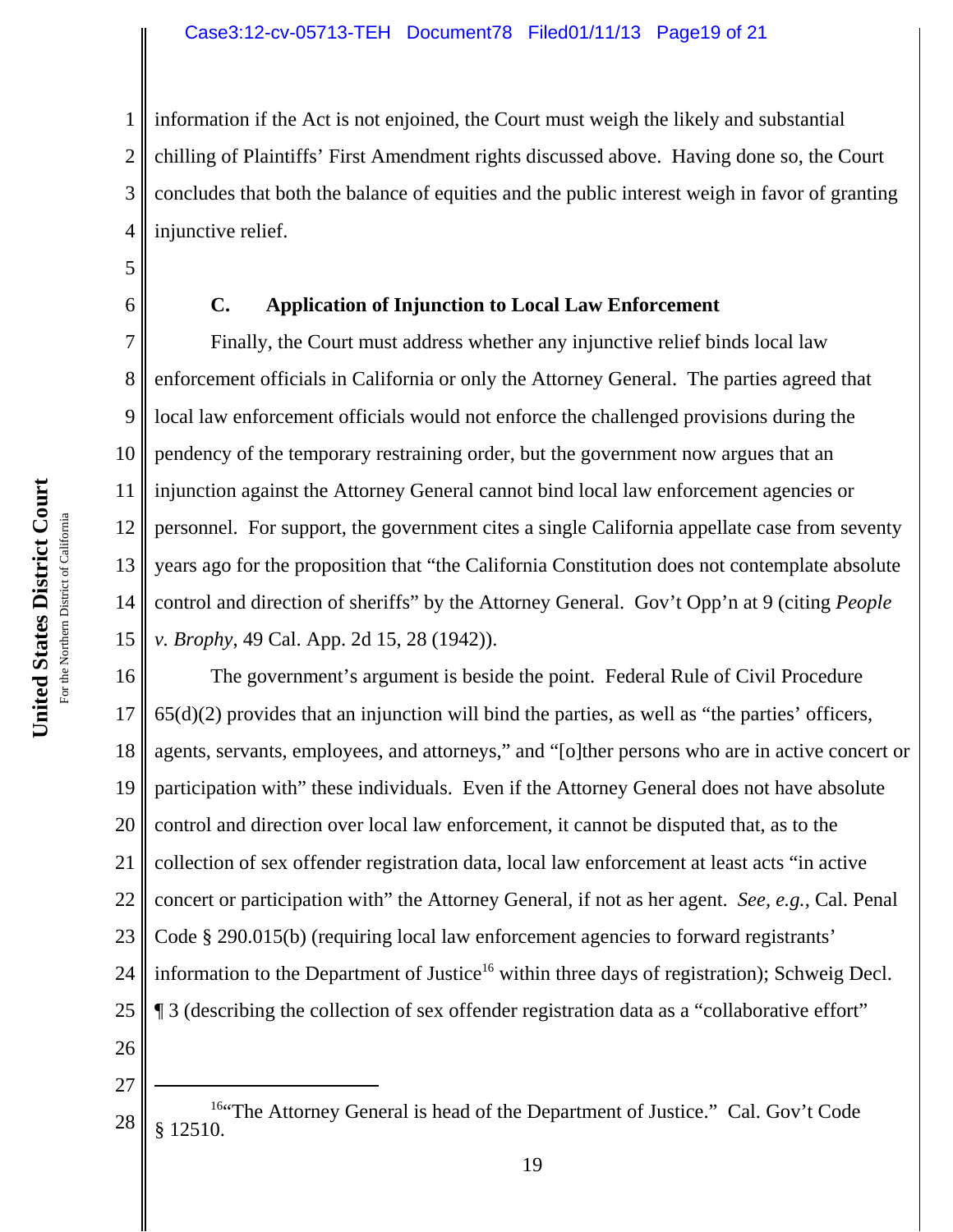1 2 involving, among others, the California Department of Justice and local law enforcement agencies).

3 4 5 6 7 8 9 10 However, Federal Rule of Civil Procedure 65(d)(2) also provides that an injunction only binds persons "who receive actual notice of it by personal service or otherwise." To ensure that all local law enforcement officials who are responsible for collecting registered sex offenders' information are bound by this order, the Court will order the Attorney General to provide actual notice to all such officials. This requirement does not preclude the parties from further meeting and conferring to attempt to reach agreement that local law enforcement will not enforce the enjoined provisions as long as the Court's order granting preliminary injunctive relief remains in effect.

11

12

## **IV. CONCLUSION**

13 14 15 16 17 18 19 20 21 22 23 24 25 The Court does not lightly take the step of enjoining a state statute, even on a preliminary basis. However, just as the Court is mindful that a strong majority of California voters approved Proposition 35 and that the government has a legitimate interest in protecting individuals from online sex offenses and human trafficking, it is equally mindful that "[a]nonymity is a shield from the tyranny of the majority," and that Plaintiffs enjoy no lesser right to anonymous speech simply because they are "unpopular." *McIntyre v. Ohio Elections Comm'n*, 514 U.S. 334, 357 (1995). The record before the Court does not establish that the Internet registration requirements enacted by the CASE Act are narrowly tailored to the Act's legitimate purpose of combating online sex offenses and human trafficking. While the government may be able to make the necessary showing at a later stage of these proceedings, it has not yet done so, and the Court therefore concludes that Plaintiffs have demonstrated a likelihood of success on the merits of their First Amendment free speech claim.

- 26 //
- 27 //
- 28 //